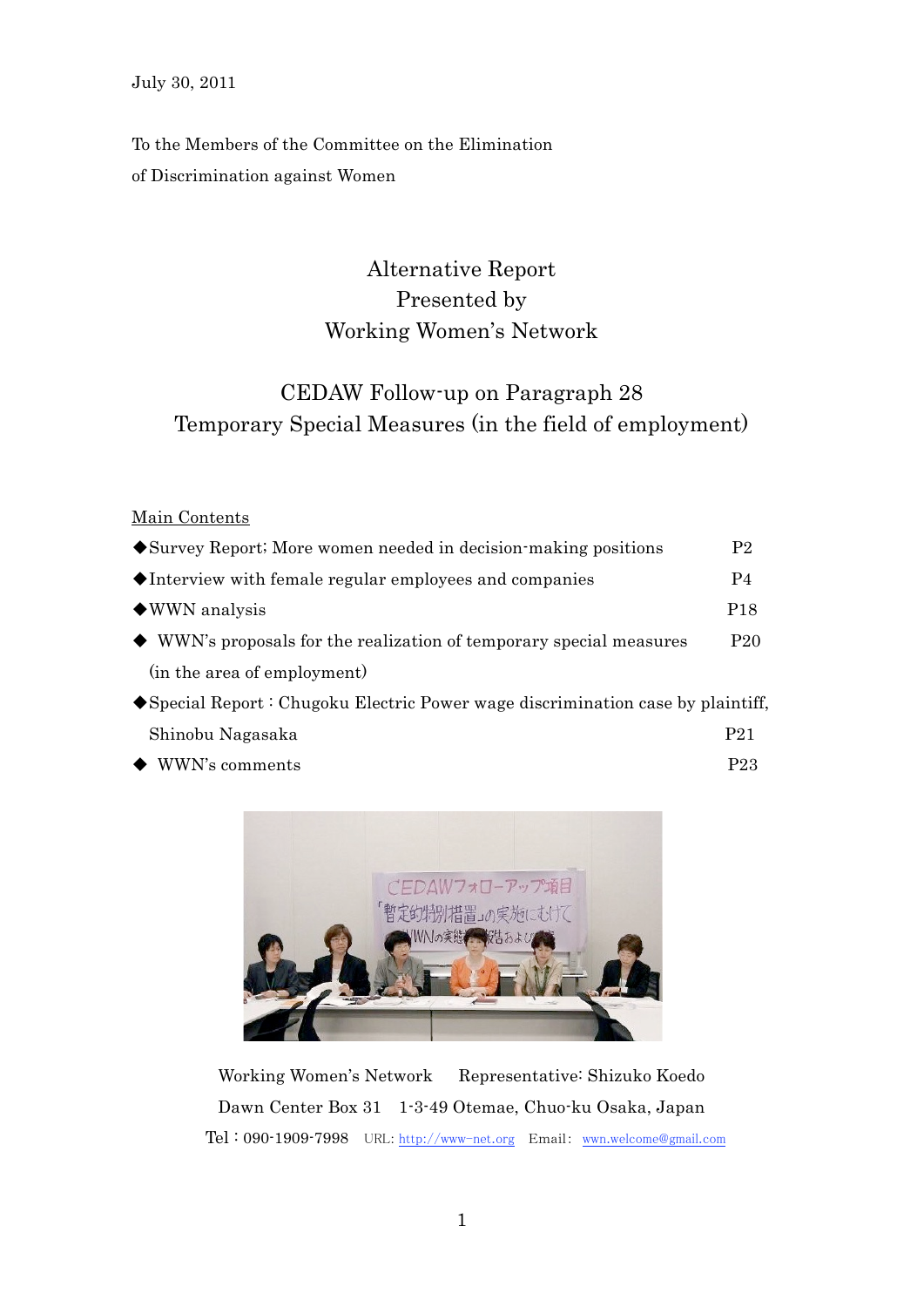# CEDAW Follow-up on Paragraph 28 Temporary Special Measures (in the field of employment)

### On the Great East Japan Earthquake

We are grateful for the material and spiritual support as well as encouragement extended to us from the UN and other parts of the world in the aftermath of the Great East Japan Earthquake on March 11. We were at a loss what to do in the face of the damages brought on not just by the tsunami, but also the effects of radiation from the Fukushima nuclear power plant disaster. But in May, the network, "Rise Together for Women in East Japan Disaster" was founded to create an environment for support that respects the women's perspective. On June 11, there were demonstrations and other events organized mostly by young people in Fukushima, Tokyo, Hiroshima and other areas calling for the abandonment of the nuclear energy policy. We would like to report, that in the WWN's interview with the various companies, their disaster relief support and assistance included not just donations, but other creative efforts; donations or leases of the companies' products such as solar power installations and copy machines, setting up funds for students in the stricken areas, as well as creation of volunteer leaves for employees.

#### Survey Report; More women needed in decision-making positions

Working Women's Network (WWN) is sending herewith its survey report and proposals on the promotion of women to management positions as an alternative report on the follow-up on paragraph 28 of the CEDAW Concluding Comments concerning temporary special measures in the field of employment.

WWN has conducted a survey on the situation, in particular, in private sector companies and how women were being treated in "decision-making positions" using the following methods.

1) Interview with working women (regular employees) (140 women)

2) Interview on the street (145 people)

3) Interview with private sector companies, mostly participants of the UN Global Compact (32 companies)

2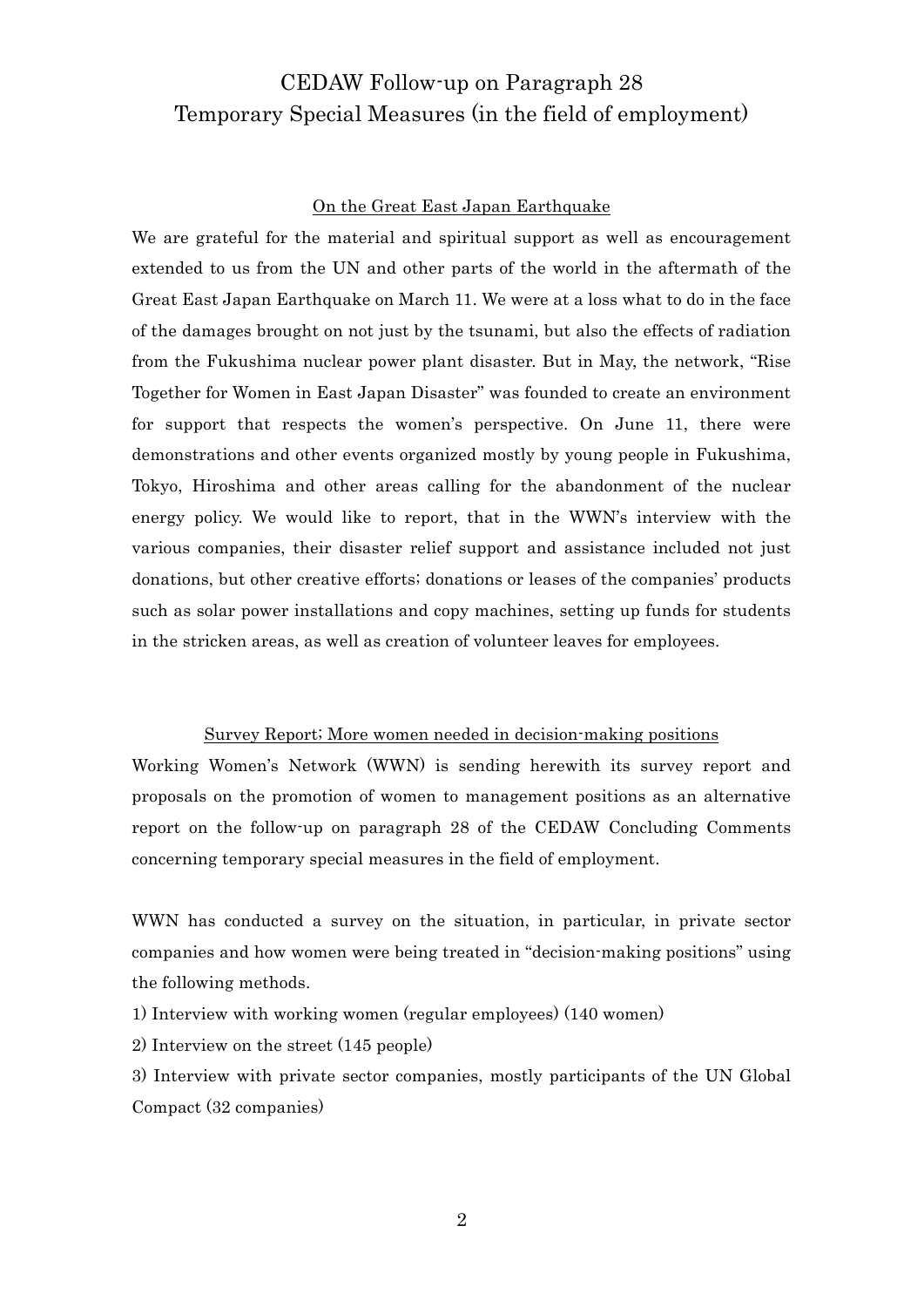### Results of the Survey

The results of the above interviews were as follows.

1. Companies, which had advanced policies regarding women and promotion of women in management positions, had the following characteristics

1) companies that do not have a track-based personnel system

2) companies that abolished the track-based personnel system to improve treatment of women

3) strong leadership from top management to improve treatment of women

4) companies that were participants of the UN Global Compact

2. The major factor obstructing promotion of women in private sector companies was the assignment of many women in areas with no opportunities for promotion in "decision-making positions."

1) companies with a track-based personnel system: 6% of integrated (management) track jobs are women, general track jobs consists mostly of women.

2) 70% of non-regular employees are women.

#### 3. Problems that became apparent in the survey

The track-based personnel system was becoming less visible, as some companies which used the track-based personnel system changed the names of the tracks to make it sound as if the original general (clerical) tracks had become integrated (management) tracks. A detailed study into the proportion of men and women in the various tracks, the pay system as well as promotion to management will be necessary. If the treatment of the employees in the original general tracks was unchanged, even after the track name had been changed, the system is indirectly discriminatory and is a problem.

### WWN Survey Report

Before beginning the Report on the interviews with the working women, it should be recognized that the female regular employees in private sector companies can be categorized into three groups: (1) women working in companies that do not have a track-based personnel system, (2) women in the integrated track jobs in companies that have a track-based system, and (3) women in the general track jobs in companies that have a track-based system. A "track-based personnel system" is not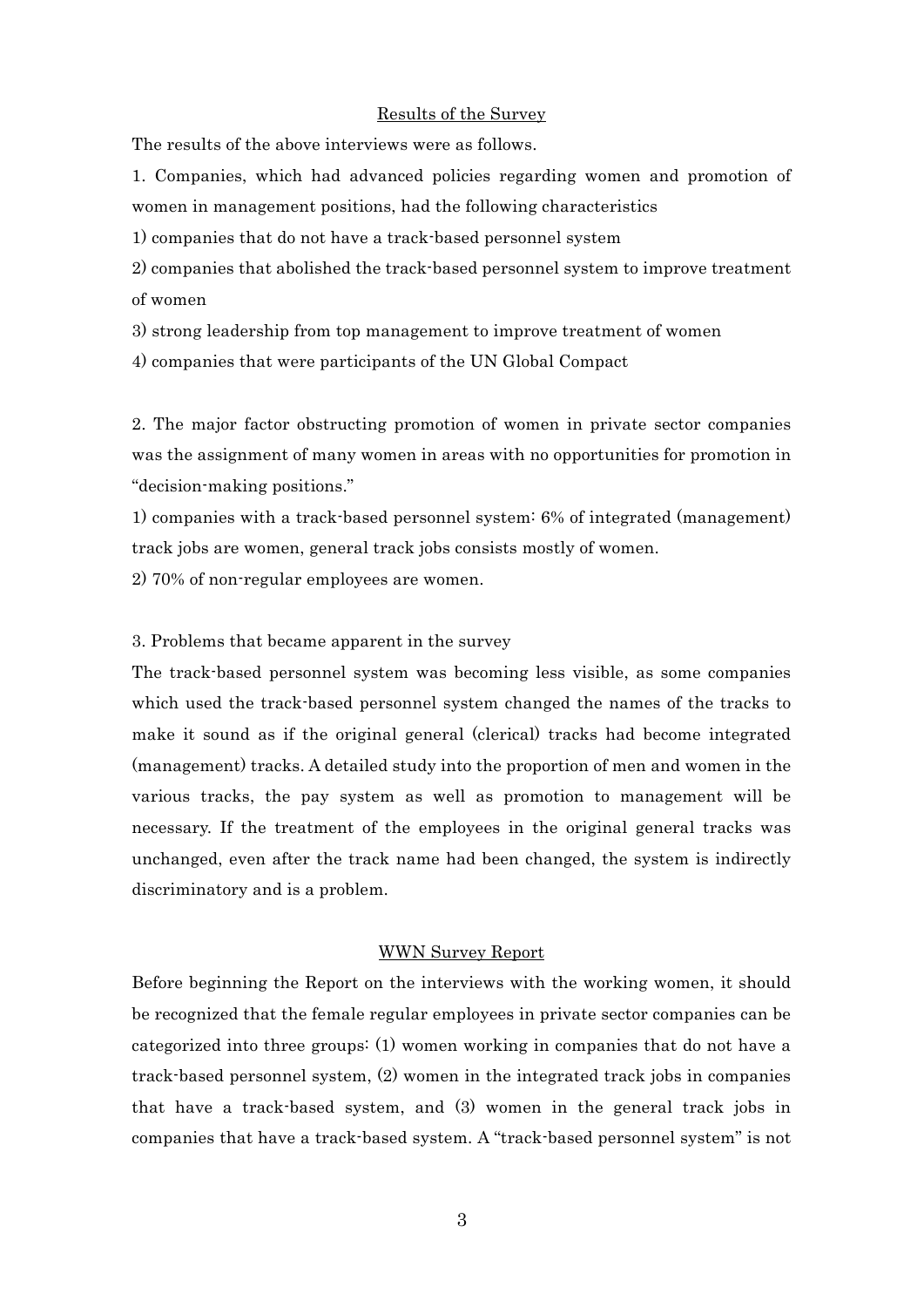the diverse classifications of work seen in Europe or North America. The Guidelines under the Equal Employment Opportunity Law defines "employment management categories" as being based on difference in job categories (such as the so-called "integrated (management)" or "general" jobs). The late Ms. Hanna Beate Schoepp-Schilling, Member of CEDAW, pointed out that placing only women in areas where there are fewer opportunities for promotion or pay raises is called indirect discrimination in Europe and North America, and WWN believes that the track-based personnel system is indirectly discriminatory.

## 1-1. Interview with 140 working women

#### 1) Women working in companies that do not have a track-based system

◆ The proportion of women working as regular employees in broadcasting companies including television companies was 21%. The proportion was 12% among management positions. According to the publications on personnel matters issued by the various broadcasting companies, "as a result of constantly promoting women, even before the Equal Employment Opportunity Law, although few in number, there are a number of women in positions equivalent to department heads, with the possibility of being promoted to directors." (female general manager in a broadcasting company, two children)

◆29 year old, working for a private employment agency after graduation. She is currently on pregnancy leave with her second child. She requested and was granted transfer from Tokyo to Osaka, when her husband, who is working for a different company, was transferred. Her company has a substantial policy for maternity and child-care leave. She does not know whether she can continue working, depending on where her husband is transferred next. The company hires all new graduates as regular employees in integrated jobs. Mid-career recruits are hired as definite term workers with restrictions on the geographical area they work. The proportion of women in management positions is 30%, of which 50% are married. There are also 3 or 4 female directors, some with children.

◆37 year old, working for a pharmaceutical company. Acting head of section. There is equal opportunity in her company, with no difference between men and women. Because the career advancement possibilities and personnel assessment are made visible, she is satisfied with the results. There are also substantial training systems,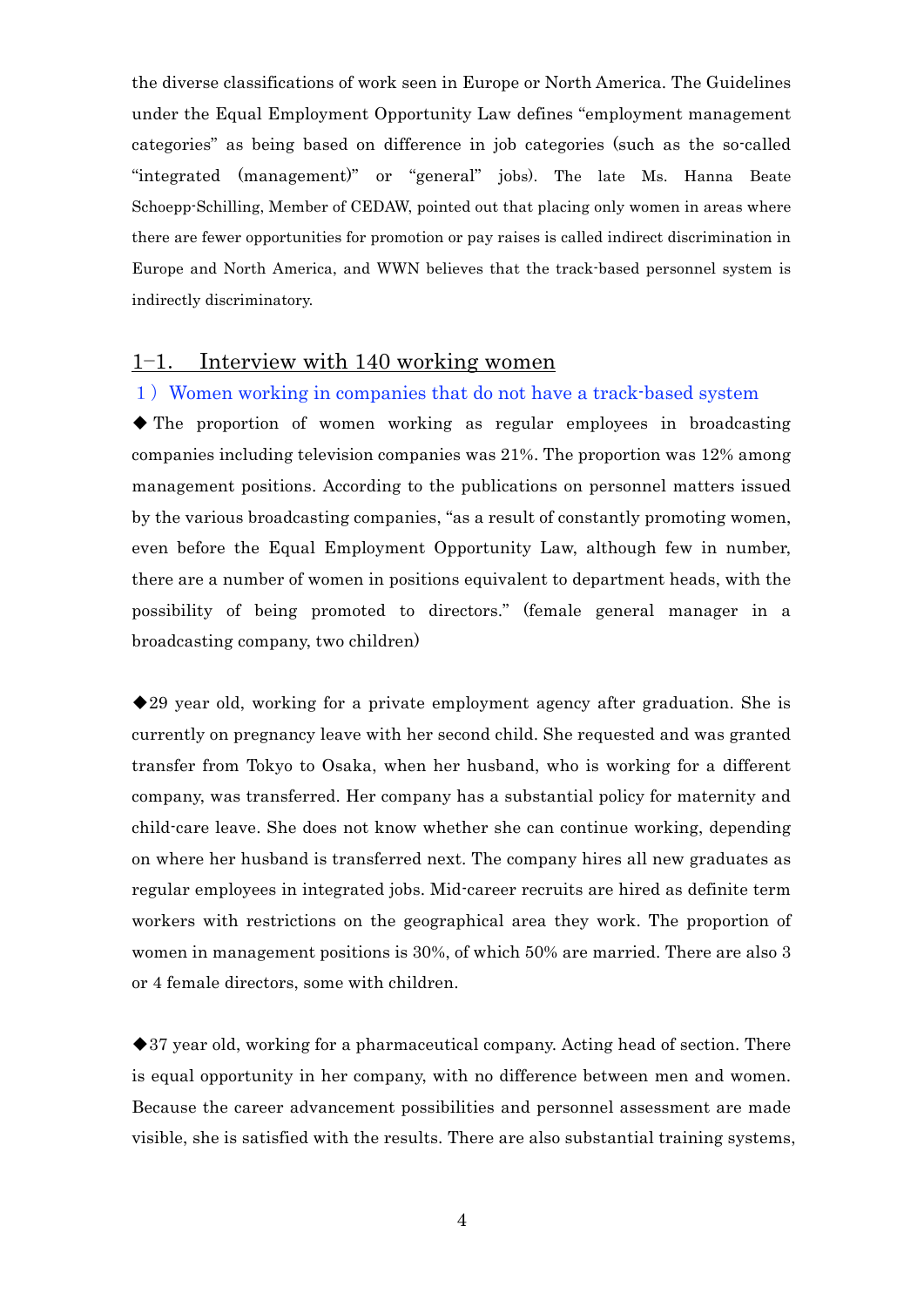including global training, and those for acquiring business skills. Employees are also using e-learning systems to develop their own capabilities.

# 2) Women in integrated track jobs in companies that have a track-based personnel system

◆ An employee working for a food manufacturer, in her 30s with two children, responsible for product development. She was hired in the integrated track, one of 59 new recruits in the track, of which 13 were women. There were a number of junior college graduates hired in clerical jobs, but the number is not known, and since then, none have been hired. When she was told she was hired, she initially refused after hearing she might be transferred to different locations but decided to work for the company after it told her that women would not be transferred even if they were hired in the integrated track. She has used the child-care leave, and so far she has not been transferred. She believes she has been promoted and her pay raised at the same pace as the other employees hired at the same time she was, but she is not sure. She is a little uncertain. There are no difference between men and women regarding training and education opportunities for integrated jobs, but training for general track jobs is separate.

◆She was hired in the integrated track 18 years ago, and is currently seconded to a business foundation as the international director. Of the three women hired in the integrated track in the year she was hired, one took a different job early on, but the other two are still working in the integrated track, while raising their children. But since she travels often in and out of the country, and works long hours, shed depends on her mother-in-law regarding child-raising. She used to work furiously until she had a child, but now she is more efficient and selective in her work and generally tries to spend the weekends at home. This is possible, only because she has progressed in her career, and she probably would not have been able to do it when she was young. She was able to overcome any crisis, because her work was interesting. She would like to be a general manager in the future. (Integrated track, trading company, living with husband, two children and mother-in-law)

◆She is in her 40s, working in the integrated track job in a private sector company. She is married and has no children. She was recruited while she was working for a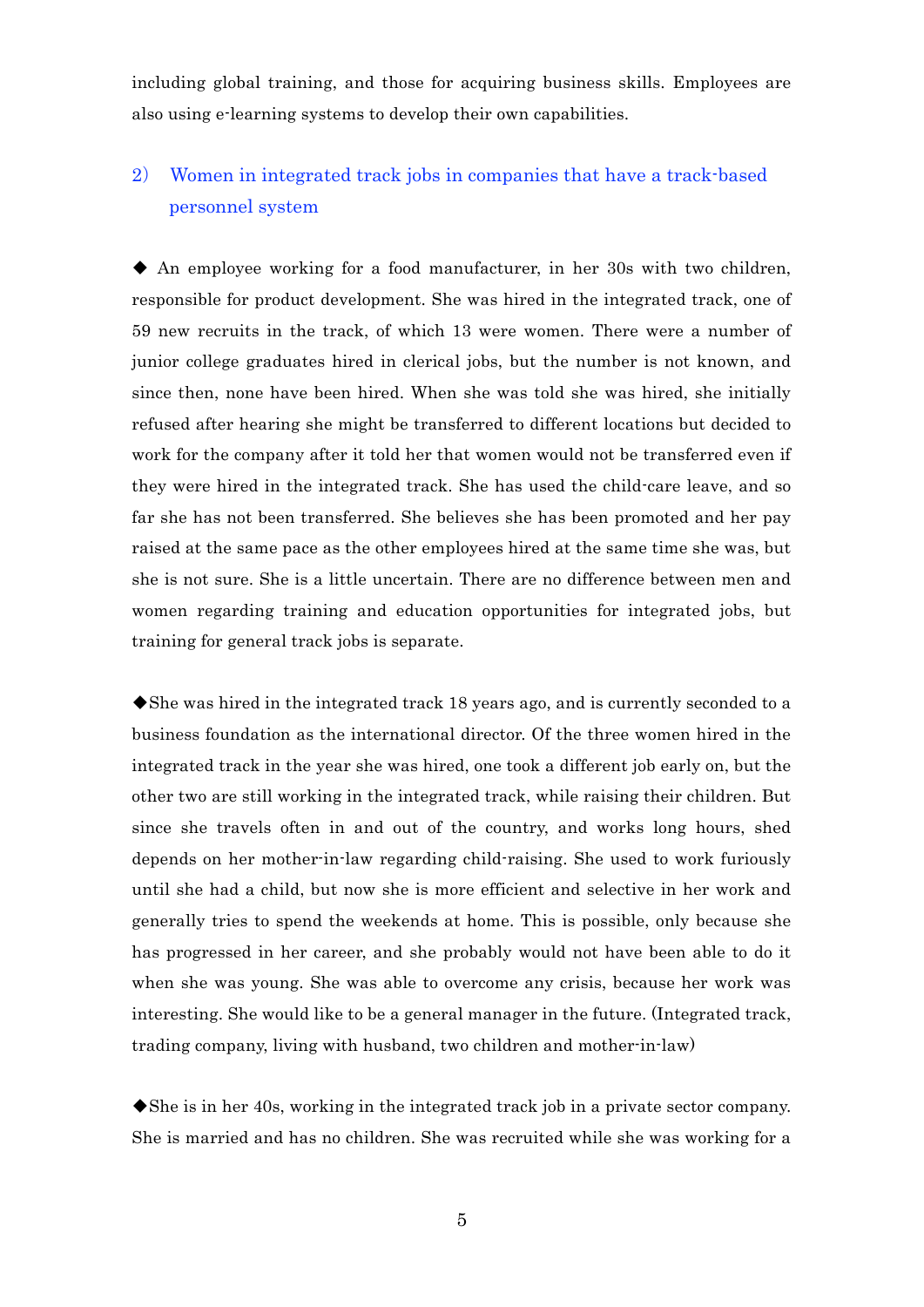law firm. The legal section of the company has relatively larger number of people who joined the company in mid-career, including herself. She believes she has achieved what she has because of personal relationships. She therefore participates in meetings with other women leaders and international conferences to develop personal relationships and networks. In her career, the existence of mentors played a major role. When she started working, she had no mentor, and she remembers having a difficult time. Now she is working for a private sector company, and is aware of the importance to go with the flow of promotion within the company. On the promotion of women, there may be a lack of ambition on the part of women (by refusing, when offered promotion, or hesitating), but she believes that the absence of role models for women is more of a problem generally.

# 3) Women working in general track jobs in companies that have a track-based system

◆ 42 year old working for a trading company. Transfer to the integrated track jobs was promoted, and an older colleague changed tracks. As soon as shed did, she was ordered to transfer to a different location, and she resigned. She and her other colleagues are also being recommended by her superiors to transfer, but nobody is applying. She was surprised to see that a male employee in the integrated track, who has been working for the company for 4 years was earning more than her. She has been working for the same company for 20 years. Her work is interesting, and she is better at it than anyone else. She is in the general track, which has no opportunity for promotion to management, but if there is a chance for promotion, she will take it.

◆37 year old working in the general track, she works for a major bank. She worked for the same bank since graduating from the junior college. Her superior asked her if she would like to be a section head. But that position was a management position in the general line (female line) and it only meant that she would have heavier responsibility, such as coordinating among the female employees. The pay was lower compared with section heads in the general tracks, and she refused.

◆ 40 year old with one child working for a trading company. She has been working for 20 years as sales assistant (general track). The company had suspended the use of the general and integrated categories, but recently reinstated the tracks. No one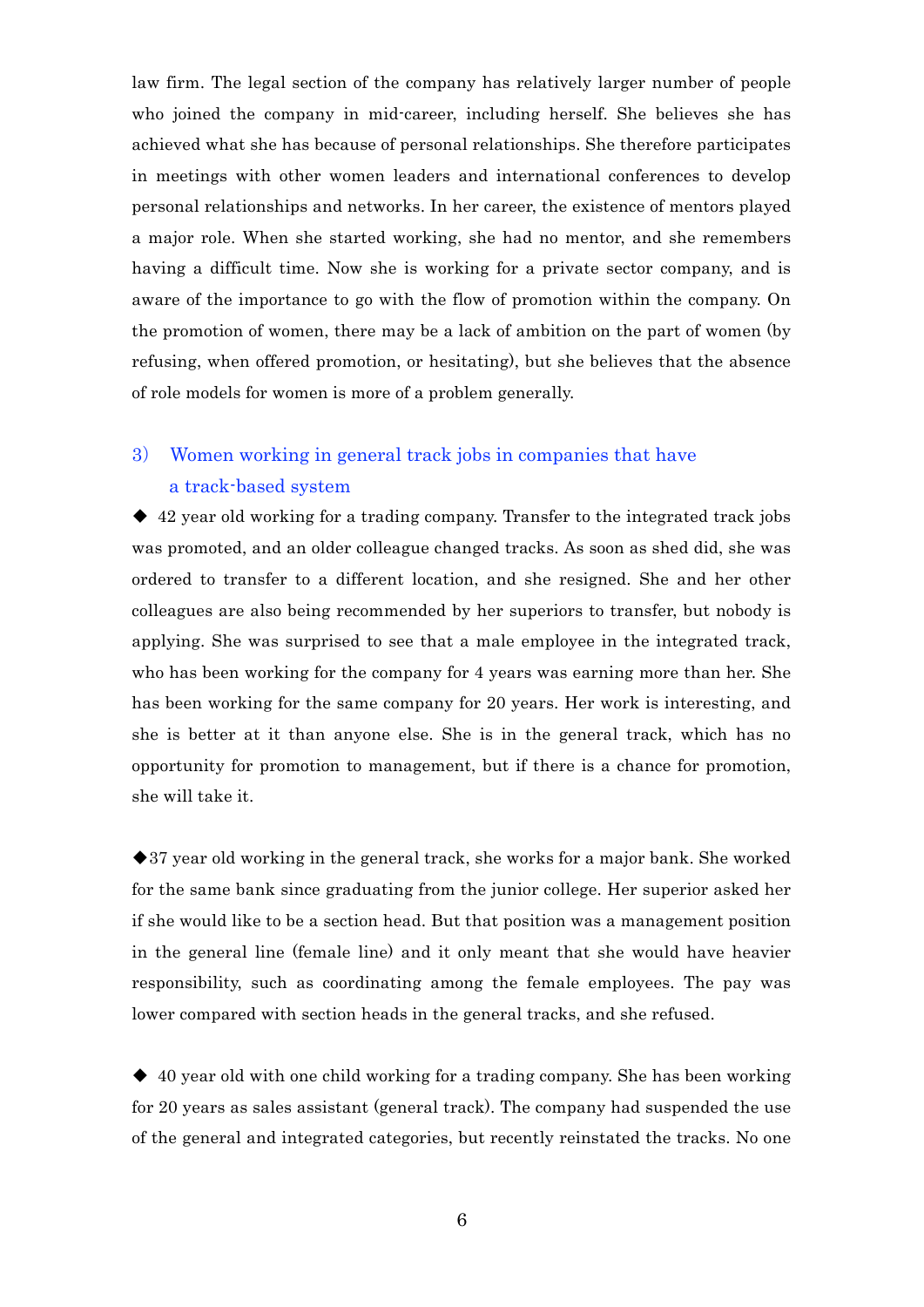has transferred from the general track. In the latest hiring, 24 were hired in the integrated track (of which 4 were women) and 24 in the clerical track (all women). She has worked in the sales section, and asked that her experience there be reflected in her assessment, but was told that there were people older than she was, and she could not be given a higher assessment than those people. She feels that once you became a clerical track worker, you were always a clerical track worker.

◆ She has been working 7 years since joining the financial institution after graduating from university. She is in a lower management position in the general (women's) track. The company has a track-based system, and she joined the company as a general track worker, with no transfer to different locations. In the section she works, 1.5% of the integrated track jobs is filled by women, the general track jobs are 100% women. No one has used the track transfer system to change to integrated track. Currently, the male employees in the integrated track, who are about the same age as she is, are appointed acting section heads in their sixth year of employment, earning 2.5 to 3 million yen more than she does. The average age of section heads in the integrated track, who are all men, is 7 to 8 years younger than that of section heads of the general track, and the annual pay difference is around 2 million yen.

She has worked for 31 years in the trading company. Her child is in the  $4<sup>th</sup>$  year in the university. She has been working continuously in the general track jobs in the area of transport, trade and customs clearance. Her annual pay is the same as a 27 year old male integrated track worker, who has worked for the company for 5 years. The male employees who joined the company at the same time she did, are now section heads or in higher positions, and are earning more than twice her annual pay. She is a rank and file worker in the general tack, but her work is essentially the same as someone right below the section head. She coordinates the workers sent from personnel agencies, sends out requests for estimates related to import and export, sets prices, and teaches practical business matters in employee training courses. The company professes to conduct capacity building for general track personnel, but she has not benefited from it yet. The integrated track, in which there are only a handful of women and consists overwhelmingly of men, has a capacity building plan including transfers abroad by the age of 30 or a long-term overseas business trip.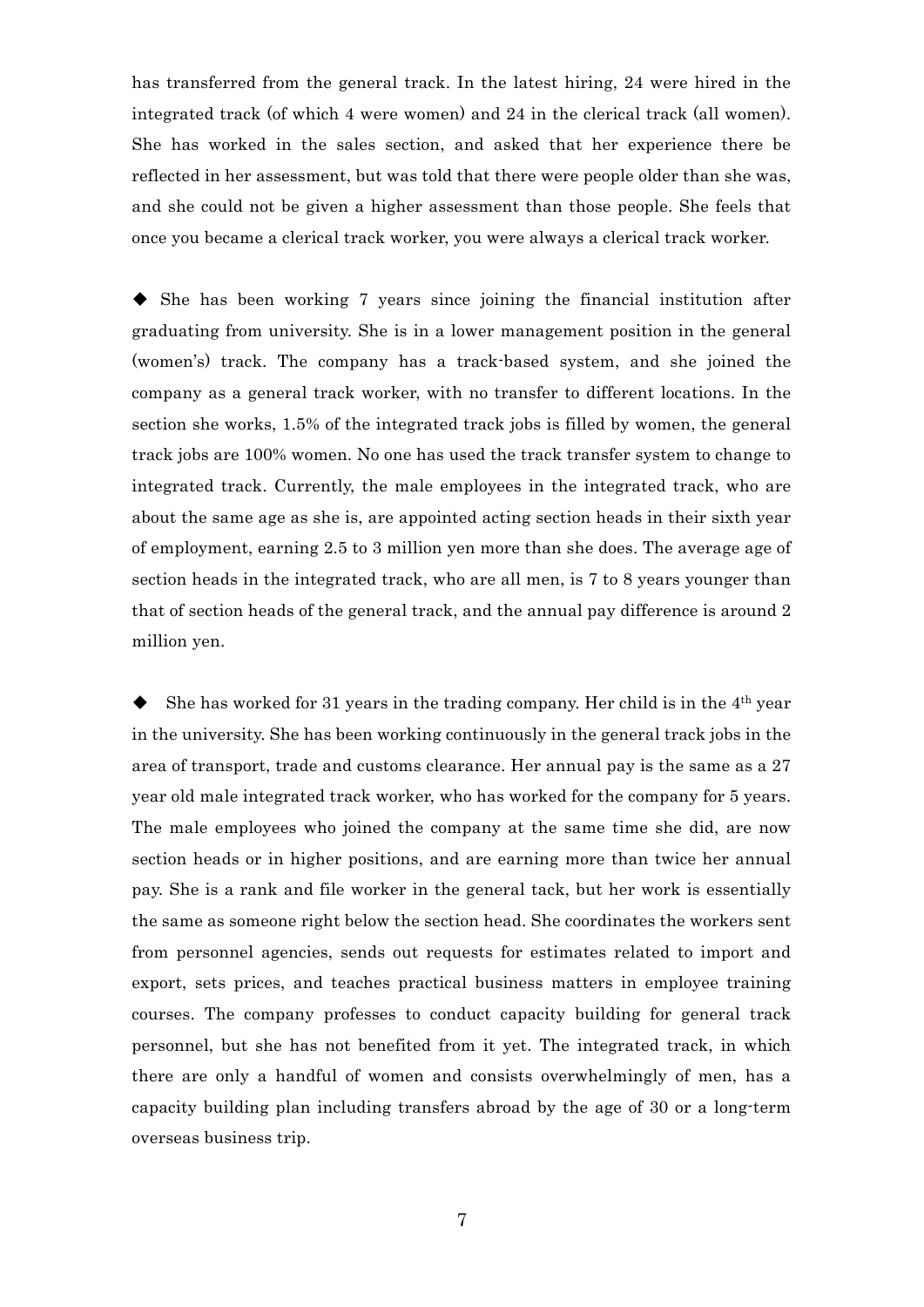#### <Government Statement>

The situation regarding track-based management system (2006, Ministry of Health, Labor and Welfare)

The proportion of companies, which responded that they have a so-called track-based employment management system, in which several tracks are established based on the job categorization, qualifications or mobility of workers, and employees are placed under different employment management depending on those tracks, was 11.1%. The figure shows a steady increase since the study was started in 1988 (2.9%). When seen according to size, the proportion of companies of 1,000 employees or more was decreasing since 2000, but the proportion of companies of all sizes showed an increase in the latest study.

### 4)Careers are reset after taking child-care leave

Women have just begun to be promoted to management positions 25 years after the enactment of the Equal Employment Opportunity Law, and through the interviews, we could feel that the workplace had really changed after the law had been changed. In particular, with the improvement of the child-care leave system, many companies said that fewer people were resigning due to pregnancy or childbirth. On the other hand, taking child-care leave poses an obstacle in the women's career in some companies. The period of child-care leave is not counted as part of their period in employment, personnel assessment is put on hold, and the experience and careers of women are 'reset' after taking leave. This is causing a problem for women in their 30s and 40s. (The following examples are employees in companies without a track-based system.)

◆ She is a university graduate with two children, and is working in the integrated job she was transferred to the Kansai region, and her husband also changed jobs to move with her. She is currently working shorter hours. The male employee, who joined the company at the same time she did is one rank away from the management position. When she asked why she was treated differently, she was told it was because she took child-care leave. She tries to keep up her motivation, but finds it vexing.

She is a university graduate with two children, working for a manufacturer, and finds herself in a similar situation. Because she took child-care leave, her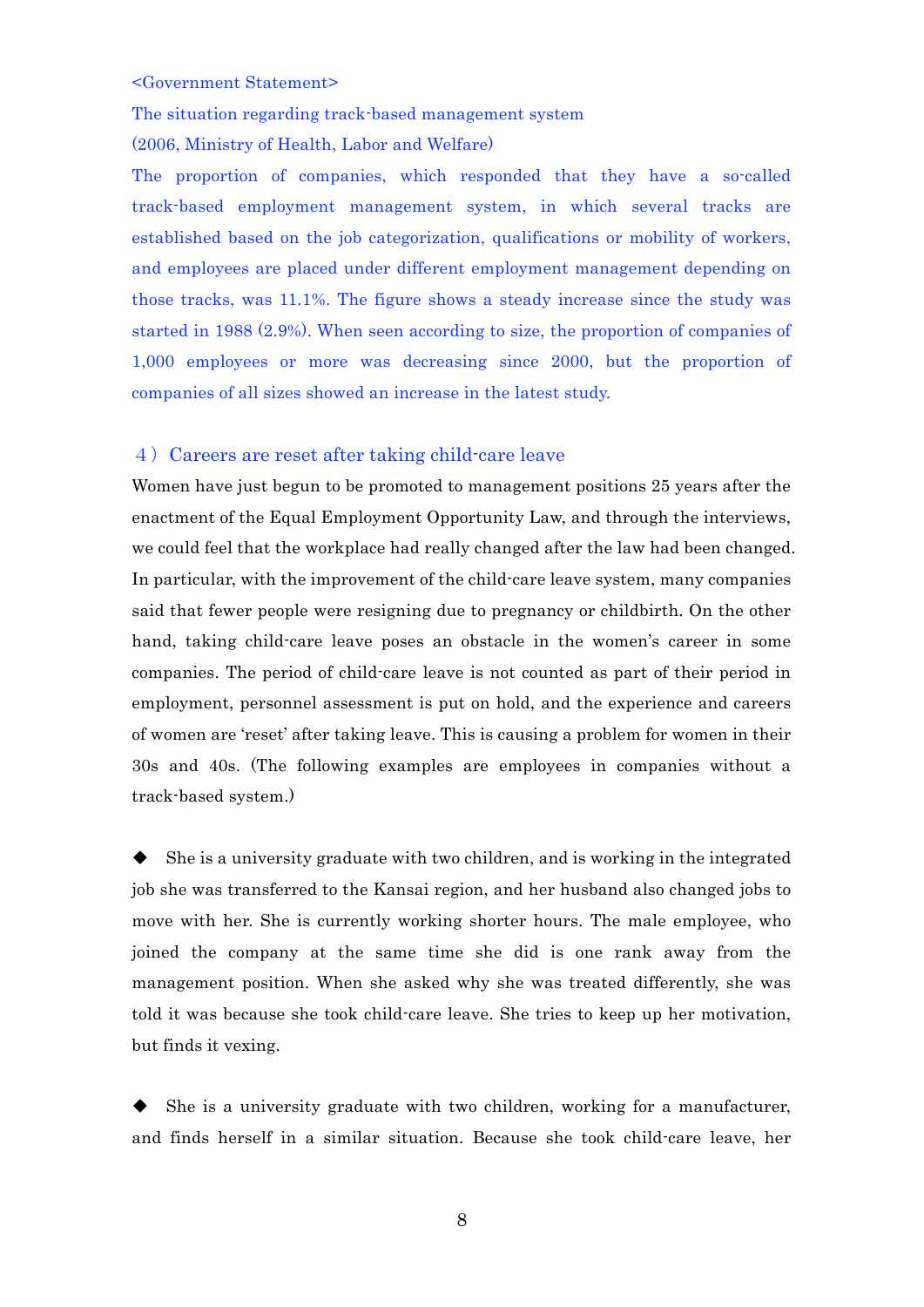career was 'reset'. Even though she may have received high assessment before taking leave, her assessment after the leave would start at average level. She thinks that there is an overlap in the period in which women build their career as their work becomes interesting, and the child-bearing age. She says she should have had her children earlier.

She joined a major communication company. She had heard there was no gender discrimination at the company. It did not have a track-based system. She was assigned to the corporate sales section, and started working in Kyushu. She later transferred to Tokyo and other locations, then to Osaka. She married, and at 36, she has two children, a first grader, and a third grader in the elementary school. She is now doing office work in the sales section. Her colleagues, who joined the company at the same time she did, have been promoted, some to management positions. After two pregnancies, she has taken a total of 3 years leave, and currently works shorter hours of 5 hours a day. She, therefore, has few prospects for promotion to management. She believes that being appointed to management is not realistic, as an employee working regular hours will likely be assessed higher than one working shorter hours. She also believes she lacks experience because of her three years absence during child-care leave, and the possibility that she might take leave at any time during child raising will be another negative factor.

## 1-2. Results of the survey:

### Working women's aspirations towards management positions

#) The survey was conducted from December 2010 to June 2011 as a semi-structured interview using the snow-ball sampling method.

The survey of 140 working women consisted of the questions, "Do you want to be promoted to management position?" and "What are your concerns or fears about being promoted to management position?" The graphs are categorized according to industries. The age of respondents are as follows: 19% in their 20s, 23% in their 30s, 34% in their 40s, 20% in their 50s. The age group 30s-40s, which has the highest possibilities of being promoted comprise 57%. 65% of respondents worked in companies that have a track-based system, 33% in those that didn't.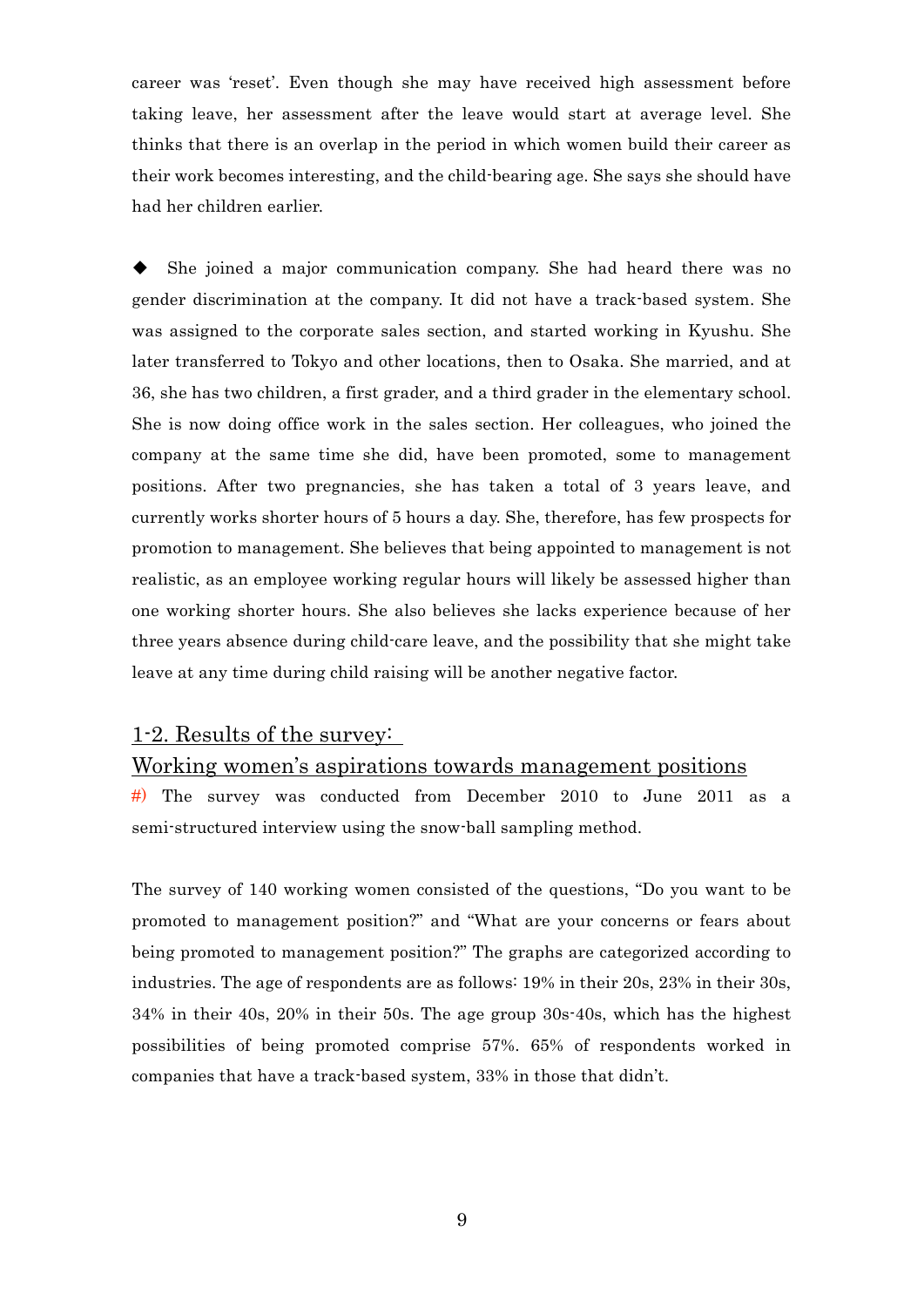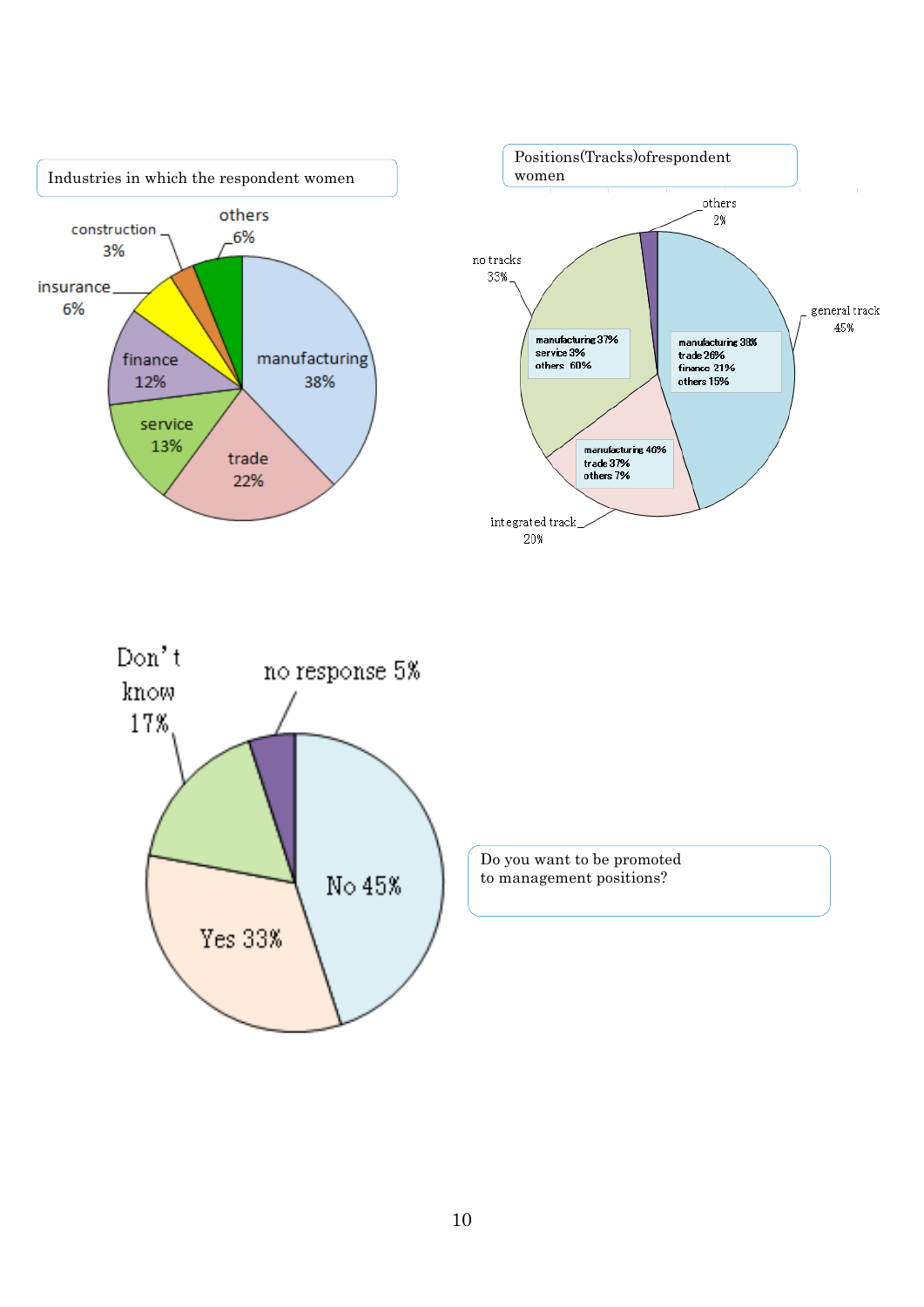Those wanting to or not wanting to be promoted to management positions – the reasons (multiple response)

## [33% out of 140 wanted to be promoted]

To the question, "Do you wanted to be promoted to management position?" 33% replied "Yes" and 45% replied "No." The largest group not wanting to be promoted were the women in the general track at 77%. (The percentage figure is the proportion of the total of each group.)

| Those wanting to be promoted to management positions |                     |                        |  |  |
|------------------------------------------------------|---------------------|------------------------|--|--|
| General track                                        | Integrated<br>track | Company with no tracks |  |  |
| 23%                                                  | 55%                 | $61\%$                 |  |  |

| Those not wanting to be promoted to management positions |                     |                        |  |  |
|----------------------------------------------------------|---------------------|------------------------|--|--|
| General track                                            | Integrated<br>track | Company with no tracks |  |  |
| 77%                                                      | 45%                 | $30\%$                 |  |  |

The list of fears and concerns of women working in companies that do not have a track-based system, or in integrated track jobs regarding promotion to management was headed by "long working hours" and "balancing work and home life" followed by "lack of confidence in physical stamina." These are the groups of women who have opportunities to be promoted to management positions.

|                | Those wanting to be promoted to management positions        |      |  |  |  |  |
|----------------|-------------------------------------------------------------|------|--|--|--|--|
|                | Women working in companies with no track-based system       |      |  |  |  |  |
|                | Long working hours, difficult personal relationships<br>32% |      |  |  |  |  |
| $\overline{2}$ | Balancing work and home life                                | 27%  |  |  |  |  |
| 3              | Women are not expected to accomplish much                   | 1 Q% |  |  |  |  |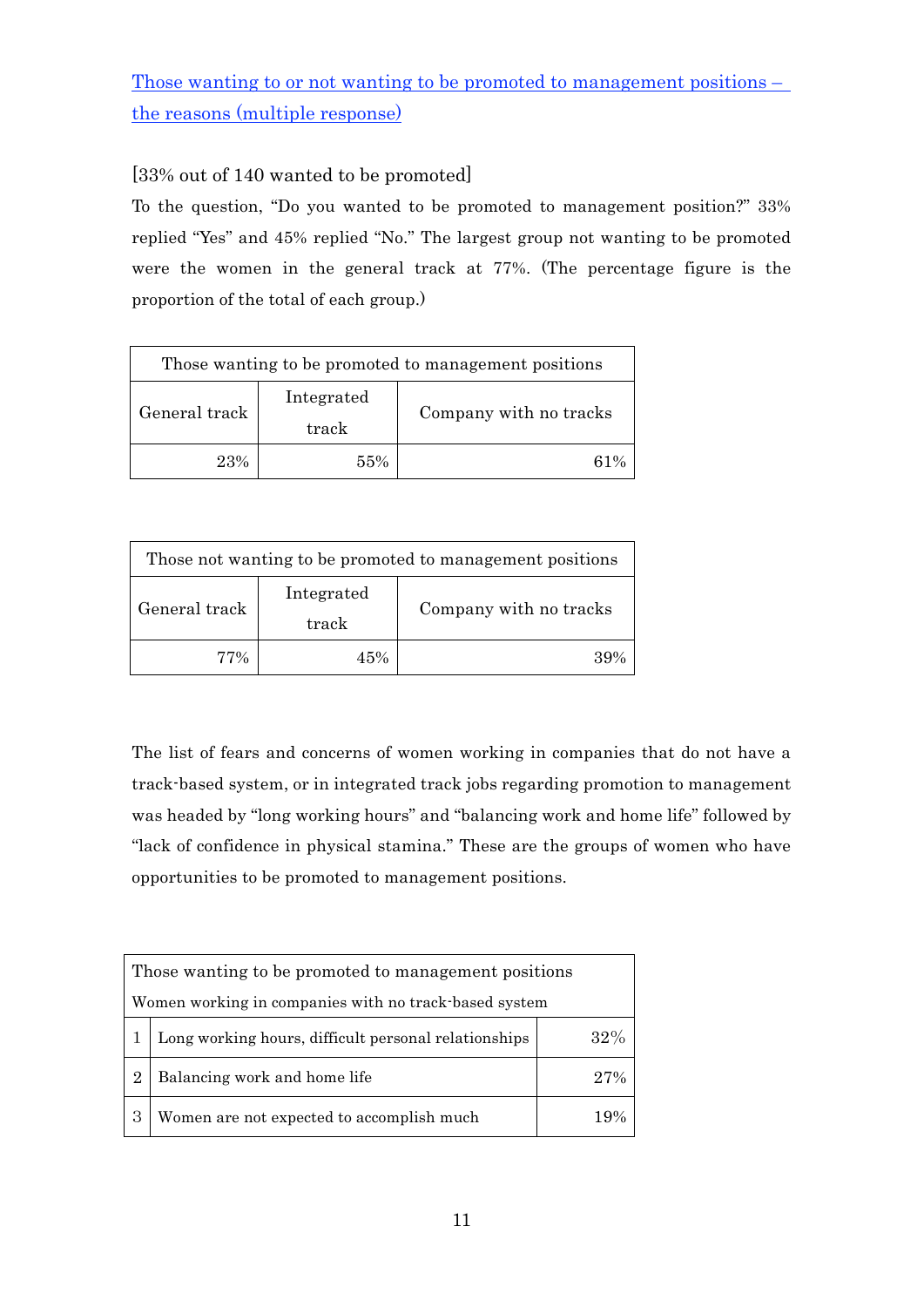| Those wanting to be promoted to management positions |                                        |     |  |  |  |
|------------------------------------------------------|----------------------------------------|-----|--|--|--|
|                                                      | Women working integrated track jobs    |     |  |  |  |
|                                                      | 60%<br>Long working hours              |     |  |  |  |
| 2                                                    | Balancing work and home life           | 50% |  |  |  |
|                                                      | Lack of confidence in physical stamina | 30% |  |  |  |

The main three reasons for not wanting promotion for women working in the general track jobs were as follows. Note must be taken that the reasons are different from those given by the two groups of women, who have opportunities for promotion. It is apparent, when read together with the contents of the interview, that the women in the general track are excluded from the start from career and capacity building schemes.

| Those not wanting to be promoted to management positions           |                                        |     |  |  |  |  |
|--------------------------------------------------------------------|----------------------------------------|-----|--|--|--|--|
| Reasons given by women working in general track jobs (first three) |                                        |     |  |  |  |  |
|                                                                    | 50%<br>Lack of training and experience |     |  |  |  |  |
| $\overline{2}$                                                     | Balancing work and home life           | 40% |  |  |  |  |
| 3                                                                  | Lack of confidence in capacity<br>30%  |     |  |  |  |  |

### Additional Report : Street interview

#) The interview was conducted in front of the Osaka Station, with mostly men and women in their 20s and 30s. The method does not follow the random selection or other formal methods. The respondents were asked about their views on promotion to management positions.

Faced with the questions, whether not wanting to be promoted was being selfish, or lacking in awareness, we wanted to find out how aware the men were. We therefore conducted a street interview on May 7 (Saturday) on the overpass in front of the Osaka Station, asking not just women but also men. We put up a large sign saying "Reporting to the UN – Will you give promotion to management a try?" where people were passing by. In the end, we received the response of 145 people, 68 women and 77 men. Note should be taken that of 77 men (of which 60 were in the 20-30s) 30% said they did not want to be promoted to management positions.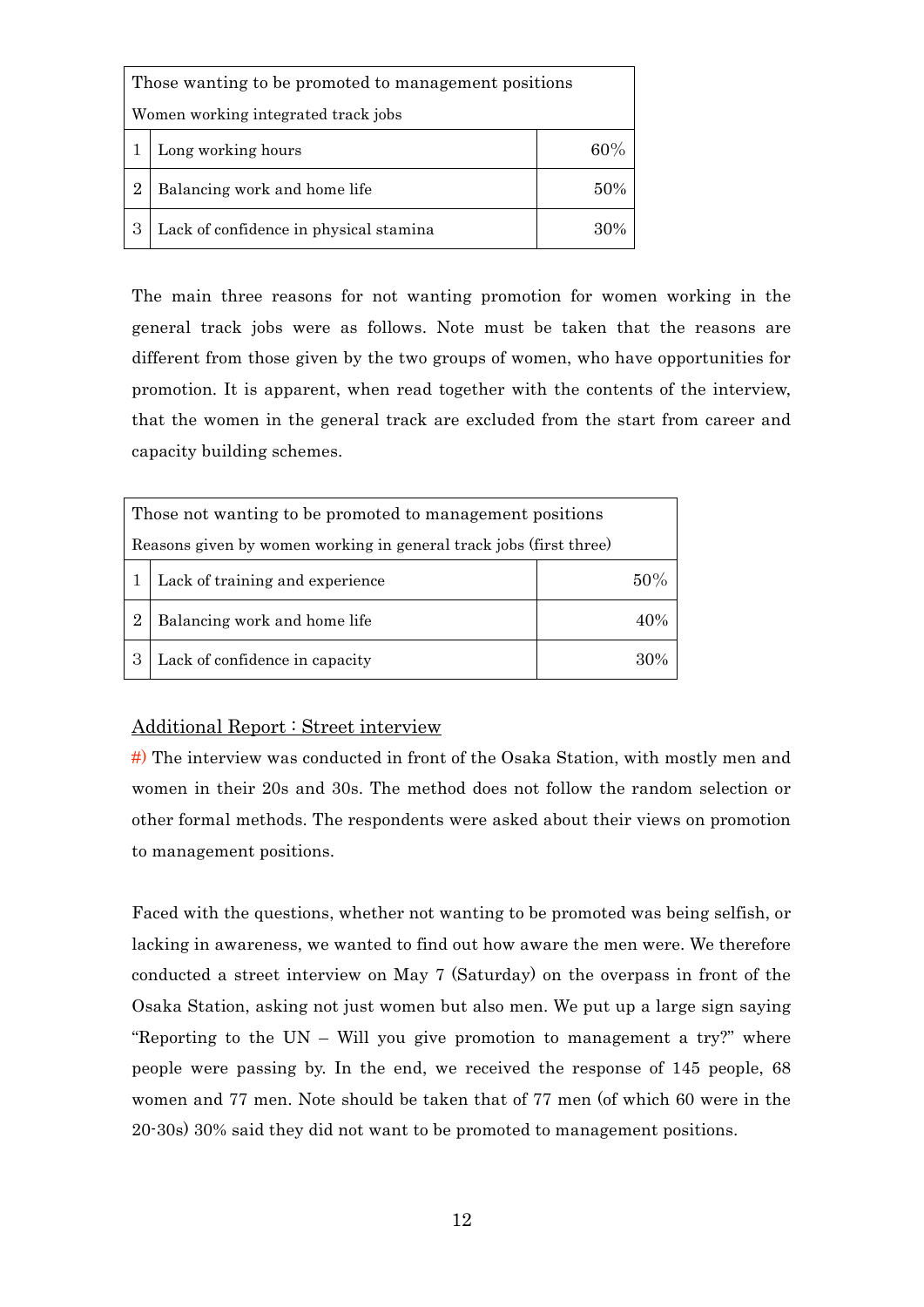Main reasons for not wanting to be promoted (multiple response)

- (1) The responsibility would be heavier (42%)
- (2) Lack of interest (28%)
- (3) Personal relationships would be difficult (24%)

Of those who answered that the responsibilities would be heavier, some said that the pay did not correspond to the scope of responsibilities held by someone in the management position. Personal relationships in the workplace are growing more complex, as people are hired in different forms of employment. The lack of transparency in the assessment, such as the use of meritocracy was also another factor making management positions unpopular among younger people in recent days. Most of the men walking with their partners and children, were pushing the baby buggy. There were also men, who said they do not want to be promoted because they want to balance work and family life, in which they meant they wanted to prioritize their own lives or hobbies.

## 2-1. Interview with companies

 $#$ ) We conducted interviews with 25 companies, including 16 out of about 132 companies, which participate in the UN Global Compact, as well as other major companies, on their policies on promoting more active roles for women in the last three years. The interviews were conducted from March to June 2011.

#### [Topics surveyed]

(1) The hiring situation (2) Track-based management system (3) Assignment (enlargement of scope of job) (4) situation regarding promotion to management positions (5) situation regarding promotion of positive action measures (6) child-care leave system.Increase in women in management positions depends on the decision of top management and participation in the Global Compact

The interviews WWN conducted with the companies revealed that the corporate policies regarding appointment of women had changed in the last 5 to 10 years in the midst of rapid globalization of the economy, and some companies had a number of section heads and managers who were married and had children. Their features were, as seen in companies like Daikin Industries, Risona Bank, Ricoh and Daiwa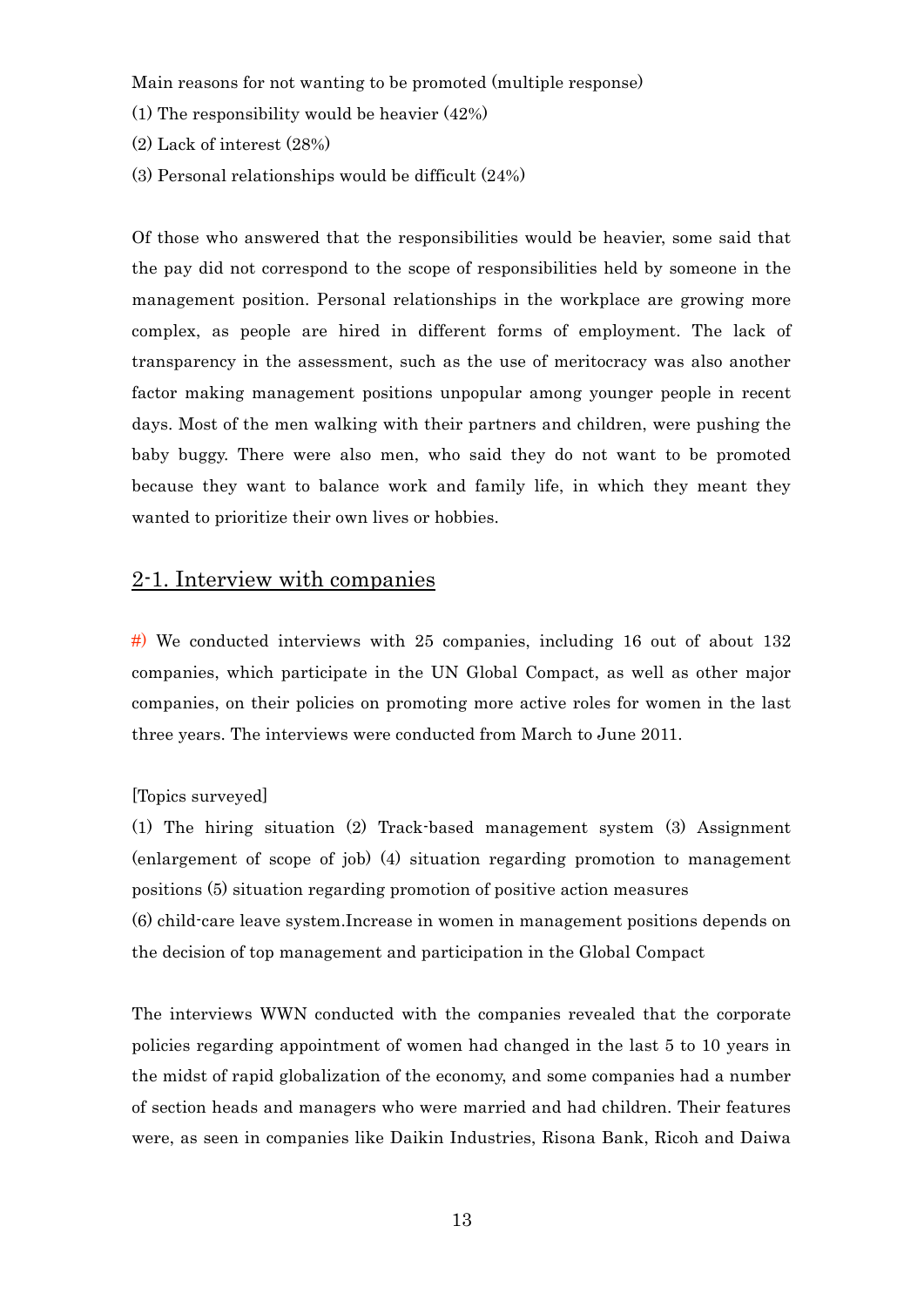Securities, strong leadership and decision from top management. Another major feature was the participation by Japanese companies in the UN Global Compact (GC), which was launched by the UN in 2000 and whose aim includes the protection of human rights. WWN has consistently proposed to the Members of the Diet and international organizations that Japanese companies should comply with and implement international human rights instruments including CEDAW. WWN hopes that more companies in Japan would participate in the Global Compact Japan Network, support the Women's Empowerment Principles advocated by the UN Women, and with the foresight that equality can be good business, continue to take active measures, such as to realize substantive equality in the treatment of women and promotion of assignment of women to management positions.

## 2-2. From the interviews with companies

◆ The top management at Daikin Industries decided to abolish the categories of integrated and general jobs in 2001. The reason was, that because of the categories, even capable women would set their own limits, thinking it was sufficient for someone in a general position. Also, work was also separated between men and women, so the management decided that these categories were factors hindering individuals in maximizing their abilities. In abolishing the categories, the company conducted a relative assessment of all women in the general jobs with the employees in the integrated jobs who were of the same age and had the same numbers of years in employment. It also reevaluated the qualifications. As a result, 352 women (68%) were promoted. It also set a three-year transition period to conduct a company-wide overhaul of the work of general position jobs, reviewing the content of the work according to the abilities and aptitude of each general position worker. With the abolishment of the categories, the company has been trying to increase the scope of work of the women and to promote women to management.

◆ In 2006, the proportion of women among section heads at Risona Bank was 11%, but in 2011, it increased to 16%. The proportion of women at the managerial level remains around 3%. There are no women among directors, but there are two women among outside directors. The bank has set itself the target for promotion of women of 20% at the managerial level by 2015, and 30% by 2020. To the question why the bank has a progressive policy on promotion of women, it explains that young male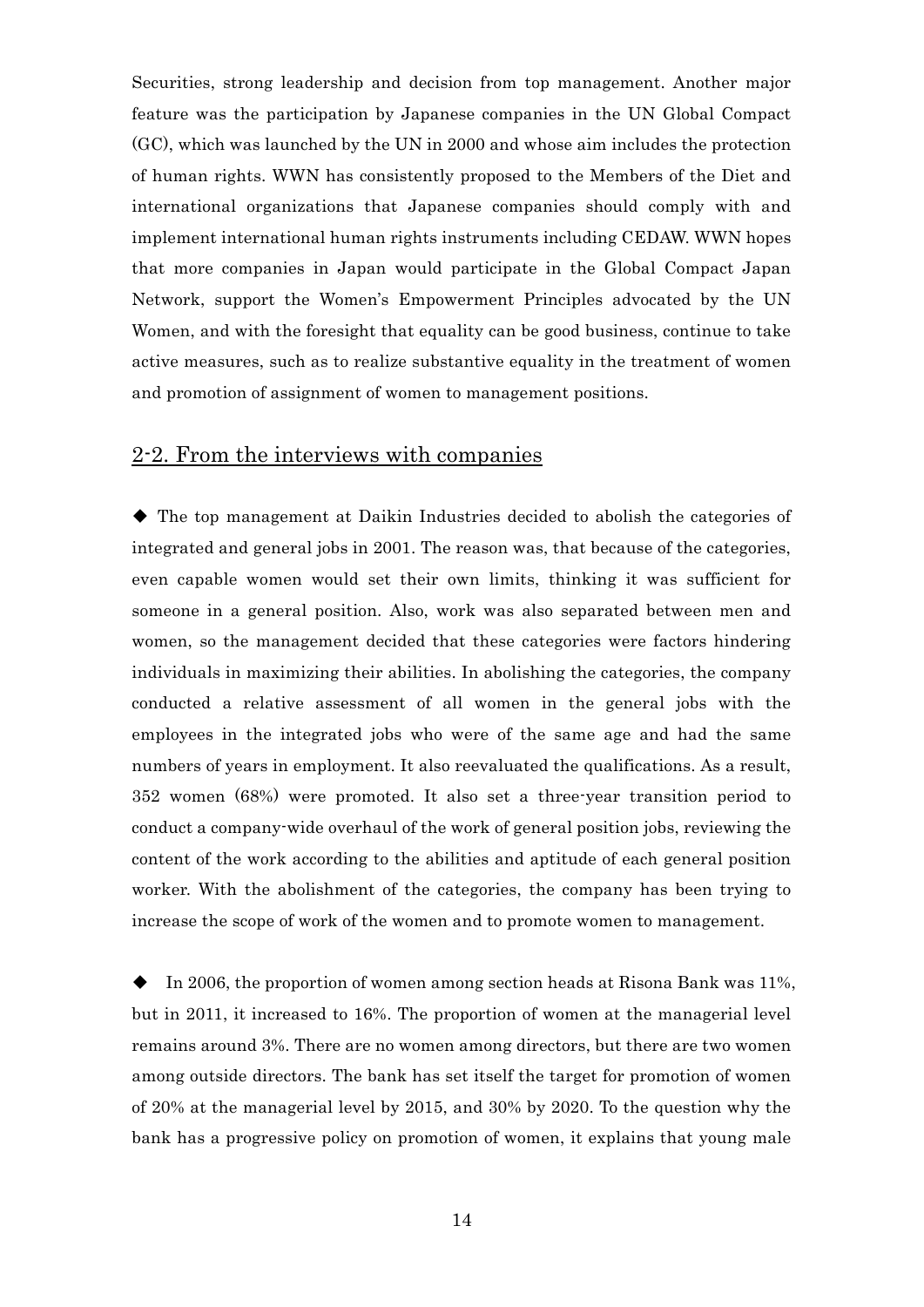employees left the bank in 2003, when it had to receive public funds after facing financial difficulties, so it was forced to make use of the abilities of the women. There was also a strong commitment from the top management. Mr. Hosokawa, originally from the Japan Railways took office of the Chairperson to rebuild the bank, and he stated that the bank would aim to attract the largest support of women.

Currently, Ricoh has 4 female managers and 76 female section heads, Although the initial target was 1.5%, the proportion of women in management positions has reached 2.2%. The proportion of working mothers is 35%, 40% among management. The figures show that the company has taken positive action measures, and the large number of women with children indicate it is a good place for women to work. The rate of women leaving the company in mid-career is 2%, and that of women returning to work after child-care leave is 100%. No longer do women resign because they are pregnant, and the average years of employment in the company is 16.7 for women and 17.9 for men. Last year, 16 men took child-care leave, the average length of the leave was 2 to 3 months. 'Papa seminars" were organized. One reason for the low use of child-care leave by male employees is the decrease in income, so since 2010, the leave is partially paid. The leave is also counted as part of years in employment, and since 2003, a career recovery policy was introduced for personnel assessment and promotion, so that taking child-care leave would not become a disadvantage.

Message from the top management also played an important role in promoting women at Daiwa Securities. The previous President, Mr. Suzuki had worked to improve the working environment for women, and he himself took lead in promoting taking paid leave, as well as finishing work by 19:00. He also told his female employees on many occasions, that they should not leave the company. Daiwa Securities also provides 20,000 yen per month to support the costs of child-care centers, as financial support for child-raising. A congratulatory gift of 2 million yen is given on the occasion of the birth of the third or later child, and two weeks of child-care leave is paid. (This led to the increase in the rate of male employees taking child-care leave.) There is a policy of changing the location of workplace, in case the spouse was transferred, so that the employee can continue to work. About 10 years ago, around half of the employees who gave birth left the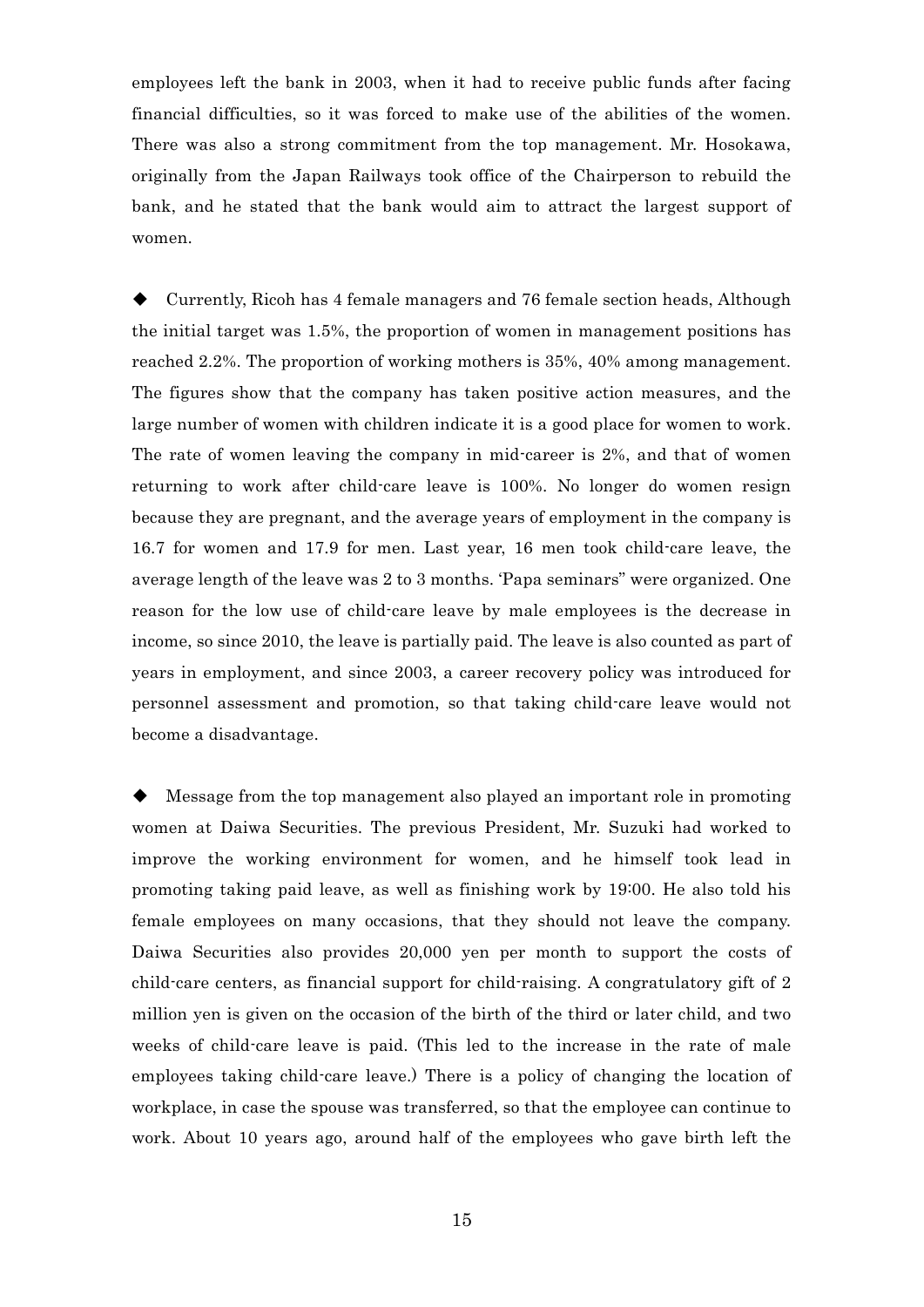company, but in recent years, the number has decreased to about 10%. The proportion of women in management positions is 4.1%, and there are more than ten women at the managerial level. Since 2009, there are 5 female in-house executives.

At Sharp, the ideas of the founders have been carried on as the "creative genes" in the "Only One of a Kind Strategy", and the corporate philosophy states, that it aims to "grow hand-in-hand with our employees, encouraging and aiding them to reach their full potential and improve their standard of living." Of the total of 22,200 employees, 2,200 are women. The average age and numbers of years in employment are no different from those of men. There is no track-based employment management system, and the company promotes equal pay for equal work for men and women. The proportion of women in the employees hired is 15%, and of the 2,008 section heads, there are 55 women, or 2.7%. Of the 1,063 managers, 9 are women and there is one female director (director-general). The proportion of women who are married is high among women in management positions (69%), and over half have children. Since 2000, with the changing social environment, including globalization of business, lower fertility rate and aging society, the importance of using diverse workforce and diversity management has increased. Starting with women, a special division was set up for "positive action" in 2004, and it has been working to strengthening the women's workforce, such as by enlarging the scope of work women can engage in, and increasing women in management positions. They have set the target for over 100 women in management positions by 2012, and for that purpose, they are conducting training for women leaders, and female superintendents, as well as assessment of personnel.

| Industry              | Manager | Married | With<br>children | General<br>Manager | Married | With<br>children | director |
|-----------------------|---------|---------|------------------|--------------------|---------|------------------|----------|
| manufacturer          | 1.7%    | 9       | 6                |                    |         |                  |          |
| IT related<br>company | 76      |         |                  | 4                  |         |                  |          |
| manufacturer          | 7.9%    |         | 18               | 4.3%               |         | 9                |          |

Number of women in management positions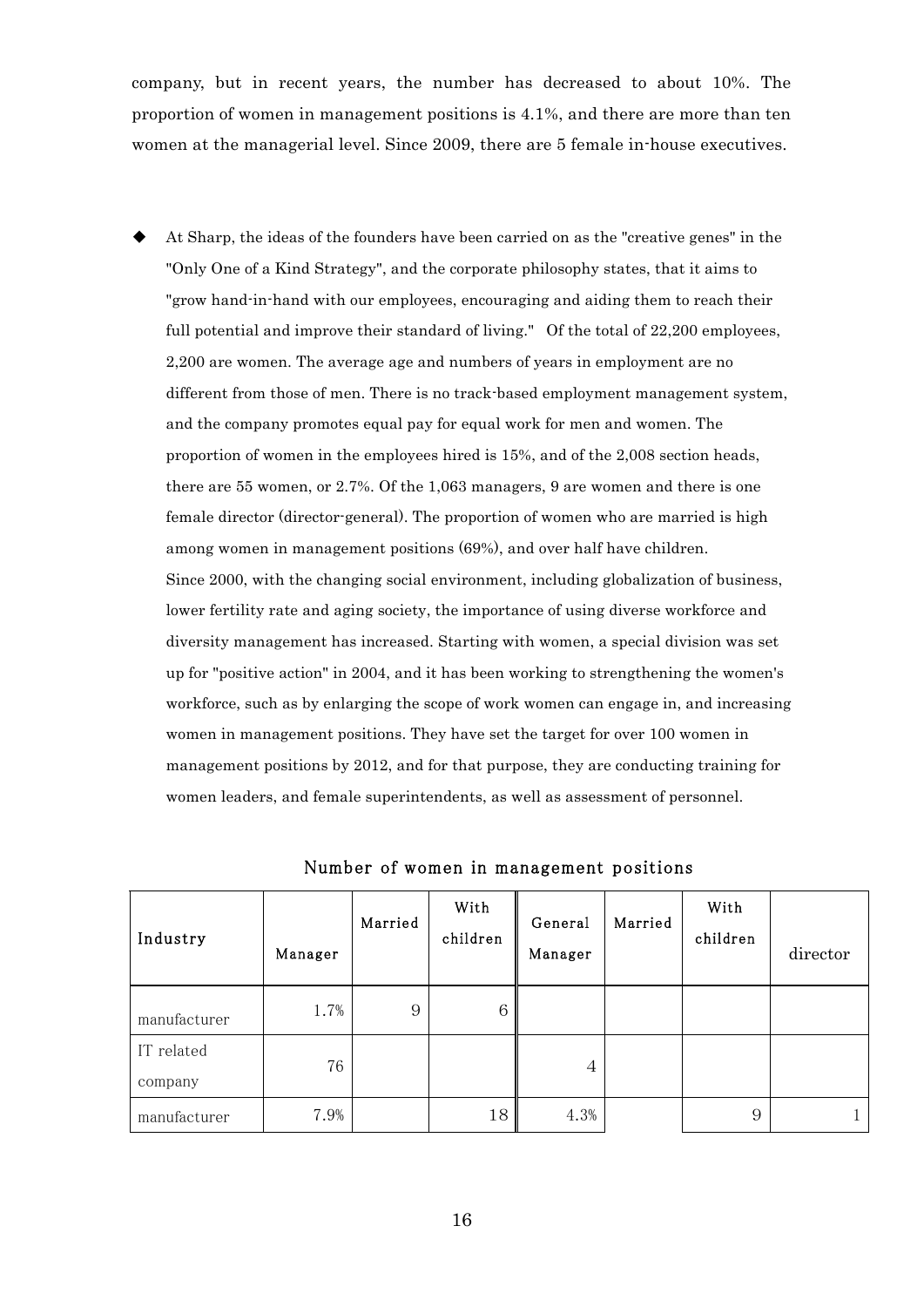| manufacturer    | 8.0%  |     | 2.0% | 2.5%      |                |                | Outside<br>$\overline{1}$ |
|-----------------|-------|-----|------|-----------|----------------|----------------|---------------------------|
| manufacturer    | 3.9%  |     |      | 8.6%      |                | $\overline{2}$ |                           |
| Bank            | 16.0% | 129 | 64   | 3.0%      | 22             | 5              | Outside<br>-2             |
| Insurance       | 3.0%  |     |      | 0.3%      |                |                |                           |
| Securities      | 4.1%  |     |      | More than |                |                | $\overline{5}$            |
|                 |       |     |      | 10 People |                |                |                           |
| financial       | 6.7%  | 21  | 7    | 2.8%      | 3              | $\mathbf{2}$   |                           |
| company         |       |     |      |           |                |                |                           |
| IT related      |       | 37  | 28   |           |                | $\overline{2}$ |                           |
| company         | 3.4%  |     |      | 2.4%      | $\overline{4}$ |                |                           |
| service company | 18.0% | 59  | 18   | 6.5%      |                | 1              | 1                         |
| trading company | 3.6%  |     |      |           |                |                | Outside<br>$\mathbf{1}$   |

Government Publication

[Third Basic Plan for Gender Equality] (2010, Cabinet Office)

According to the Third Basic Plan for Gender Equality published by the Cabinet Office in December 2010, the proportion of women in section head or equivalent positions, or above was 6.5% (2009). The Plan sets a target of around 10% by 2015.

[The reason why there are no or few women in management positions]

(2006, Ministry of Health, Labor and Welfare)

60.7% of companies say that at the moment there are no women who have the necessary knowledge, experience or ability to make judgments. This was the response with the highest proportion, followed by 25.3% that said there were women, who had the potential of being promoted to management positions in the future, but none who experienced the number of years in employment necessary to be assigned to such positions. The next highest was 21.9% of the companies, which replied that the women were employed fewer years, and resign before being promoted to management.

In a breakdown by industries, the proportion of companies that gave the reason that there were no women with the necessary knowledge, experience and ability to make judgments was highest in the financial and securities industry (58.0%), the reason that there were women, who had the potential of being promoted to management positions in the future, but none who experienced the number of years in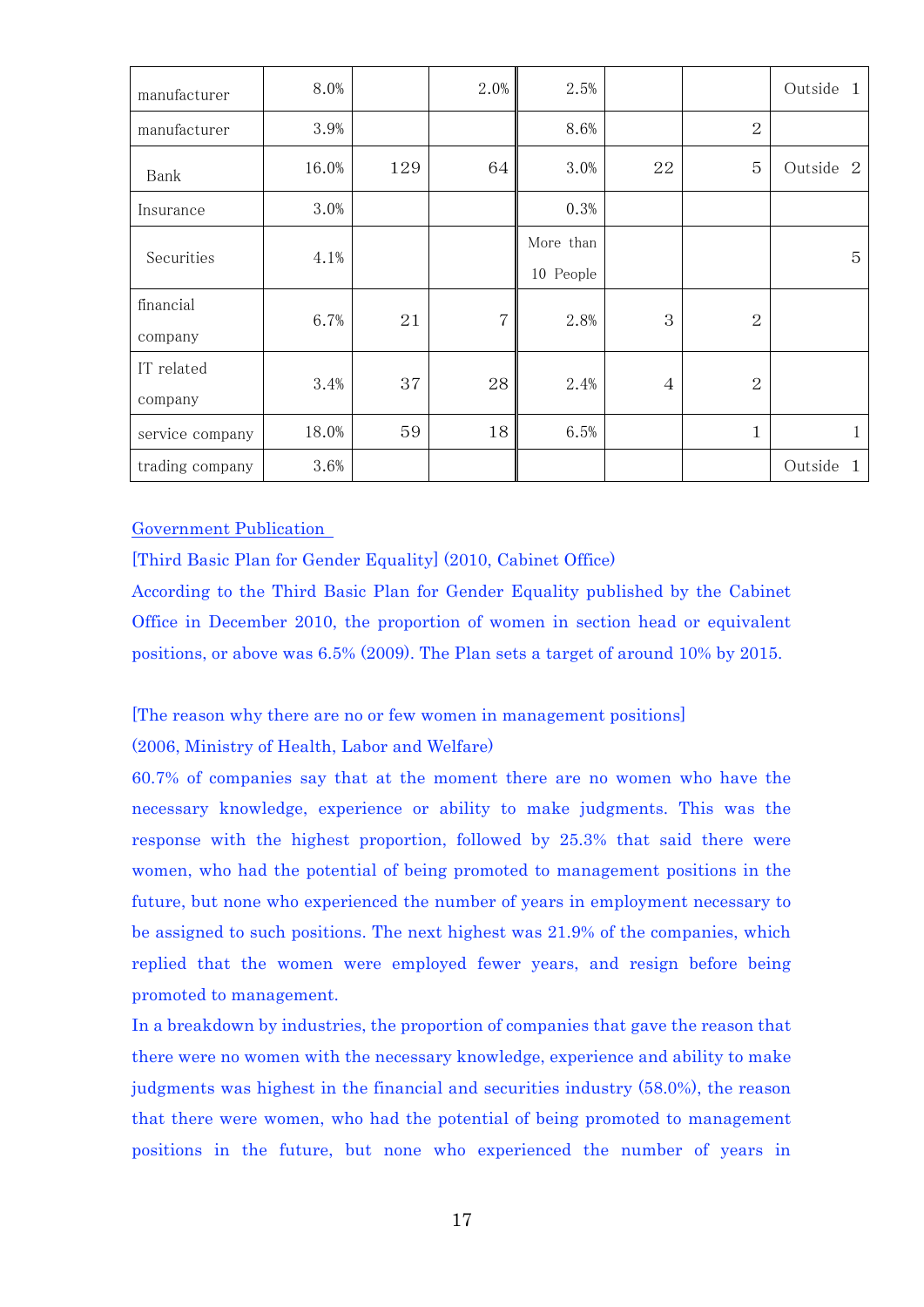employment necessary to be assigned to such positions was highest in the information and communication industry (47.6%), and the reason that the women were employed fewer years, and resign before being promoted to management was highest in the education and education related industry.

#### WWN's analysis

During the meeting with relevant government ministries, WWN pointed out that the government target of around 10% by 2015 for proportion of women managers or above in private sector companies was too low. WWN also asked the basis for the target. The meeting was organized by WWN on June 22, 2011. The government responded, that the target was not beyond reach, but was something that could be achieved if they tried hard enough. WWN argued that the target proportion of 30% by 2020 set for the public sector should also be used for the private sector. Professor Mutsuko Asakura of Waseda University, an expert on women's labor issues, noted that the government merely urged voluntary efforts by the companies, and that it was unfortunate that no concrete measures for realization were indicated. (Yomiuri Shimbun, July 27, 2011)

According to the interviews with companies conducted by WWN, many companies have made efforts to promote women in the last 10 years. The main characteristics of such companies were the strong decision and leadership by the management. Now is the time when strong leadership and concrete measures by the government are needed.

There were many companies, including those participating in UNGC and other companies, which employed a track-based system, and which changed the names of the tracks from the original general (clerical) jobs. (annex 1)

The names of the tracks that were used, were integrated area jobs, business career jobs, integrated (operational) jobs, business support staff (general jobs, among others. We believe that it is a problem, when companies change the name of the previous general (clerical) jobs and there is an increase in nominal integrated jobs. Among companies that employ a track-based system, the proportion of women in integrated jobs is 6% (2008, Ministry of Health, Labor and Welfare), and the general jobs are mostly filled by women.

During the examination of the report of Japan in 2003, the late Ms. Hanna Beate Schoepp-Schilling, Member of CEDAW, strongly pointed out that placing only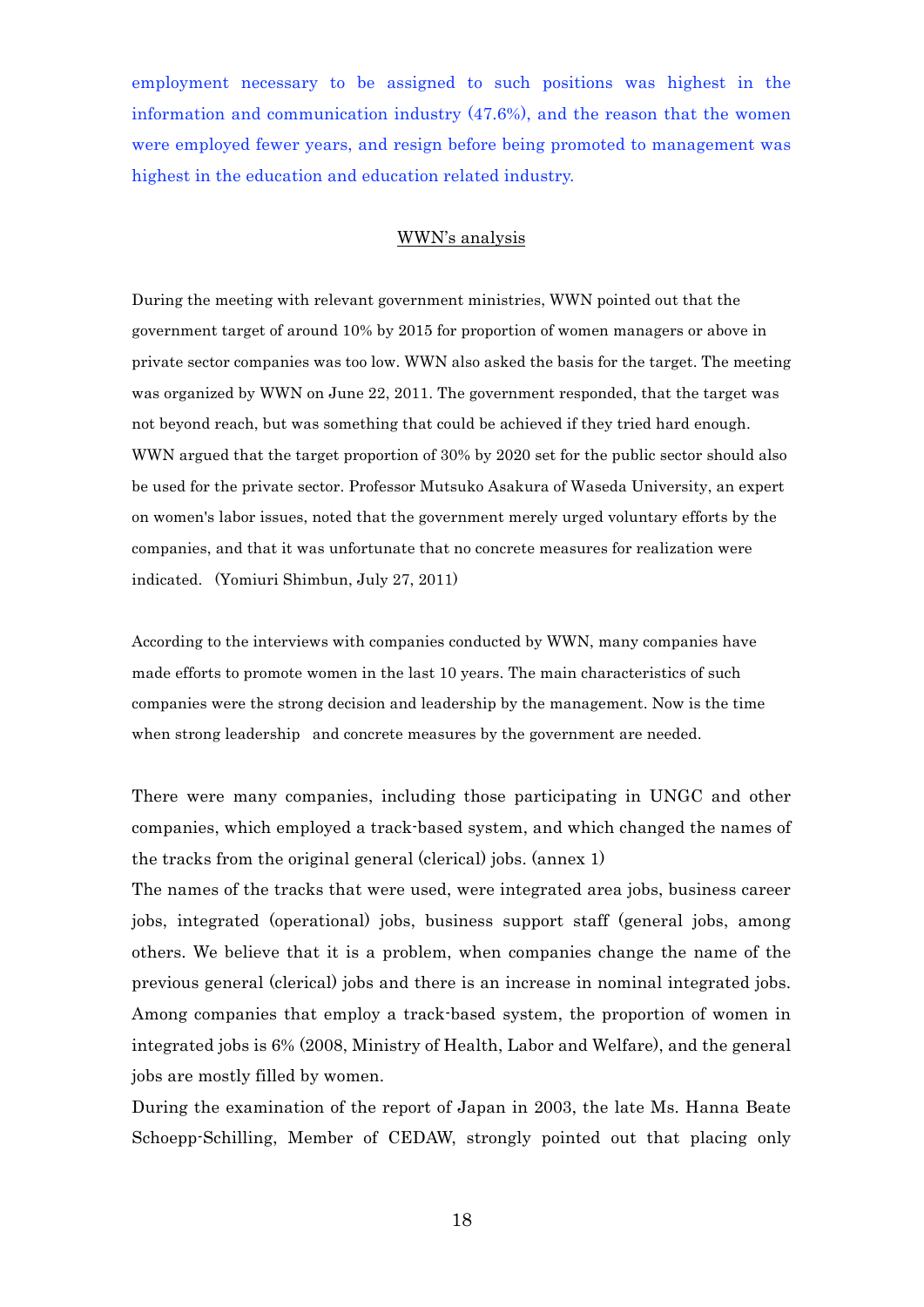women in areas where there are fewer opportunities for promotion or pay raises is called indirect discrimination in Europe and North America. WWN has consistently appealed to the government and international organizations that the Japanese track-based personnel system was indirectly discriminatory, and that the term "employment category" in the Guidelines under the Equal Employment Opportunity Law should be abolished. During the interviews with companies that changed the name of their tracks, some of them explained that they used the same personnel assessment methods and pay systems, and that only the speed of promotion was different. But if the treatment for each track was different, and the change was in name only, we believe that it is still indirectly discriminatory just as the original system.

In the above meeting with the relevant ministries, We asked them that the next time the government conducts a study on the track-based personnel system, they should pay particular attention to the equality in treatment and pay, before drawing their conclusions.

In view of the results of the survey including interviews and questionnaires to working women as well as interviews with companies, together with what was pointed out in the concluding comments of 2009 (annex 2), our analysis was that the main factors hindering promotion of women was the placement or assignment of women in low paid areas with no promotion.

1) Companies with a track-based personnel system : 6% of integrated jobs are filled by women, general jobs consists mostly of women 2) 70% of non-regular employees are women

### Government Publication

( May 2011 Ministry of Health, Labor and Welfare)

 "Situation of Working Women, Fiscal 2010", there were 23.29 million female employees, the highest proportion ever at 42.6%. The proportion of female non-regular employees was also the highest ever with 12.18 million employees, an increase of 1.8% compared with the previous year. There were 5.39 million male non-regular employees.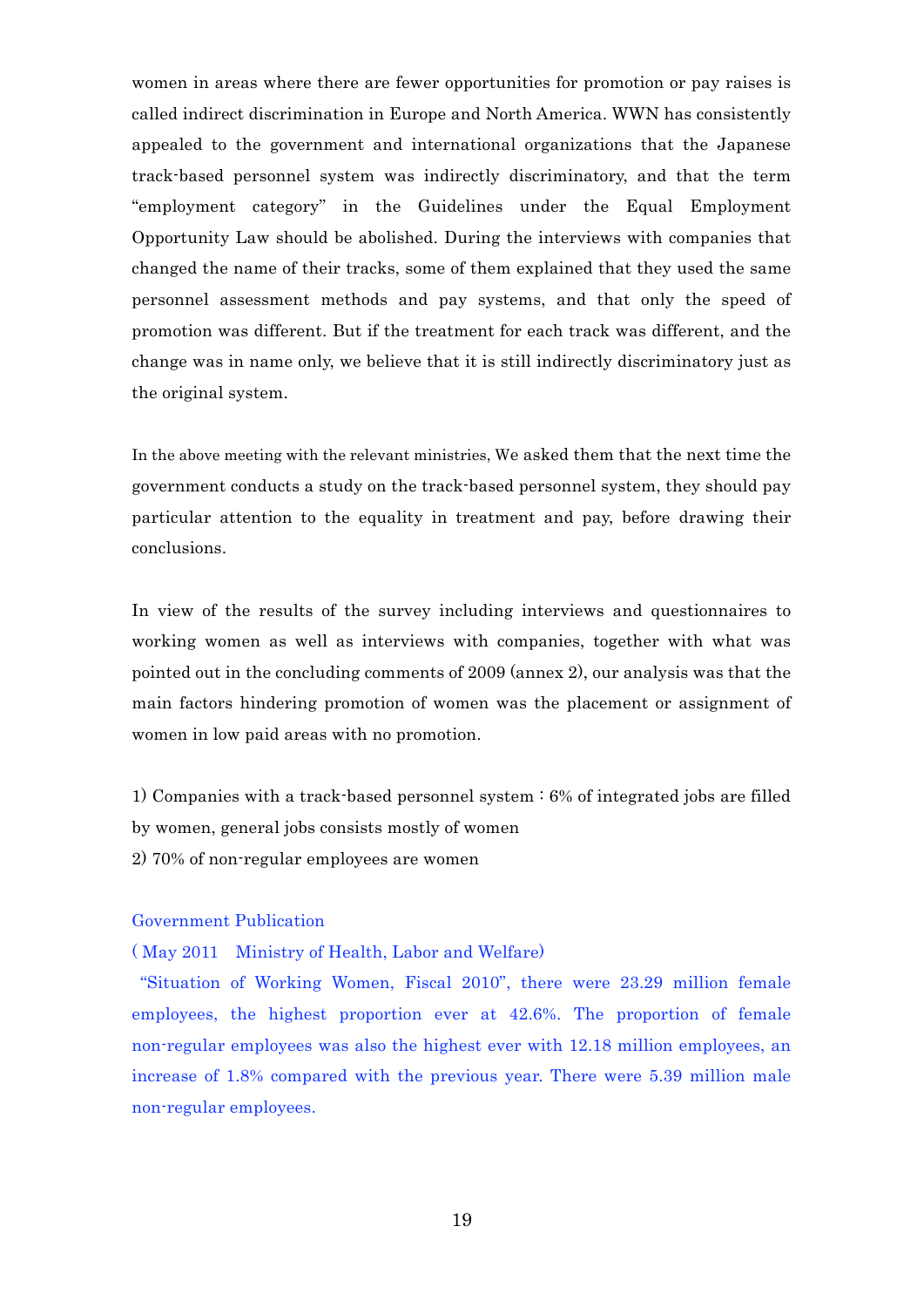Based on the above results, WWN sets forth the following 7 proposals for the realization and promotion of temporary measures.

# WWN's proposals for the realization of temporary special measures (in the area of employment)

1. The target proportion of women in hiring, management positions and executives should be 50%, 30% and 10% respectively.

2.Temporary special measures should be stipulated in law, and implementation of such measures should be made responsibilities of companies.

3. The term "employment management category" in the Guideline of the Equal Employment Opportunity Law, that allows the continuation of indirectly discriminatory track-based system, should be abolished.

4. The principle of equal pay for equal work and for work of equal value should be stipulated in the Labor Standards Law, and a gender neutral job evaluation system should be established.

5. A working environment, in which the women's career would not be reset after taking child-care leave should be created.

6. The Worker Dispatch Law should be amended to halt the increase of non-regular workers, as it is indirectly discriminatory that 70% of non-regular workers are women.

7. The CEDAW Optional Protocol should be ratified promptly.

| The new names given to tracks |                             | Source: websites of      |
|-------------------------------|-----------------------------|--------------------------|
|                               |                             | respective companies     |
| Industries                    | So-called integrated tracks | So-called general tracks |
| Securities                    | Integrated jobs             | area integrated jobs     |
| Securities                    | Integrated jobs             | regional                 |
| Life insurance                | Integrated jobs             | Area integrated jobs     |
| Life insurance                | Global course               | Area course              |
| Life Insurance                | Integrated jobs             | Associate jobs           |
| Non-life                      | Integrated global jobs      | Integrated area jobs     |

Annex 1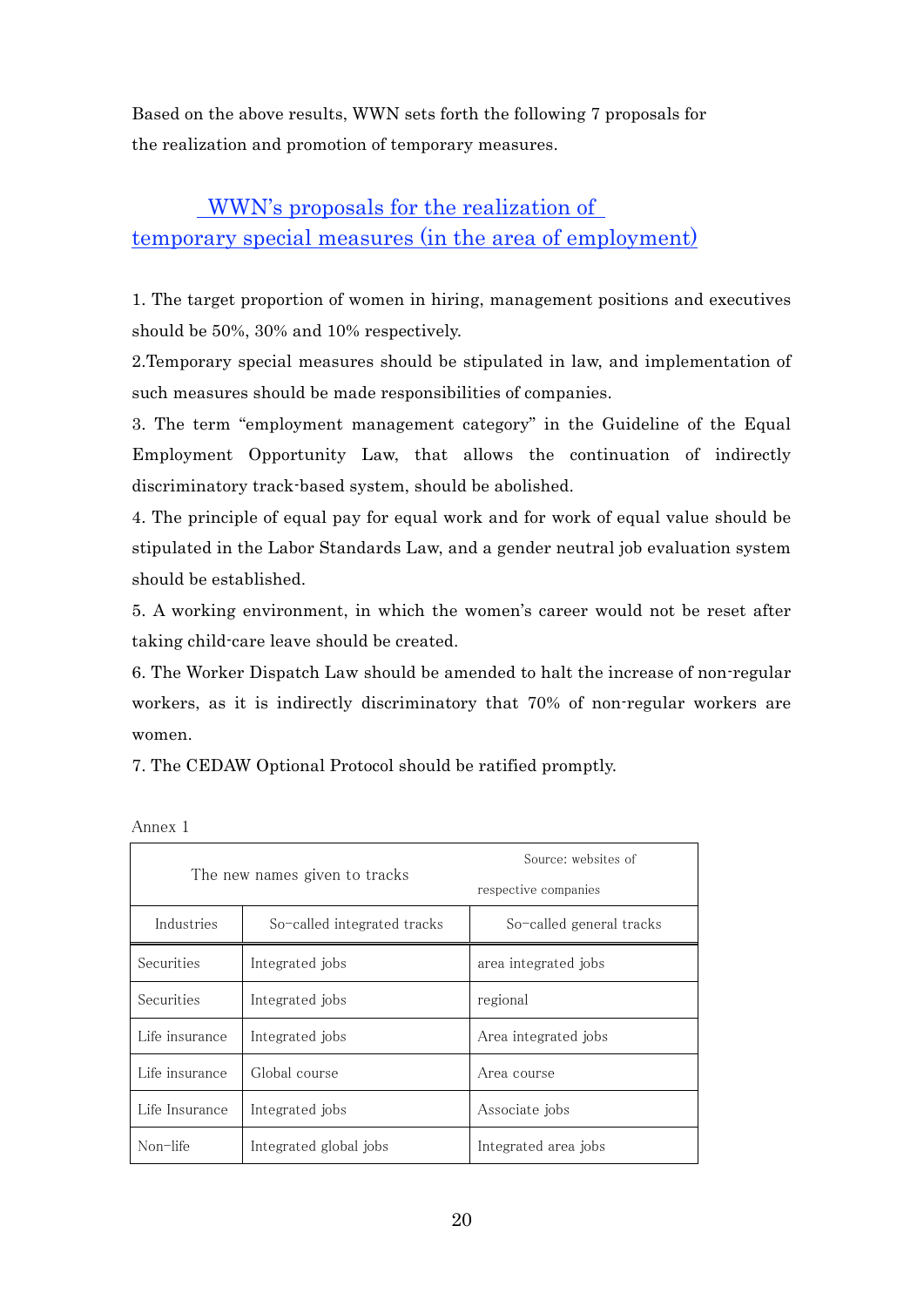| insurance |                          |                              |  |
|-----------|--------------------------|------------------------------|--|
| Non-life  | Nation-wide employees    | Regional employees           |  |
| insurance |                          |                              |  |
| Finance   | Integrated jobs          | Business career jobs         |  |
| Finance   | P<br>career              | E<br>career                  |  |
| Trading   | Integrated jobs          | Business support staff       |  |
| Trading   | Integrated jobs (client) | Integrated jobs (operations) |  |

Annex 2

#### CEDAW Concluding Comments 2009

#### Paragraph 45. Employment

The Committee remains concerned about women's disadvantaged situation in the labour market, as reflected in the significant vertical and horizontal occupational segregation between women and men. The Committee is particularly concerned that the "employment management category" in the Administrative Guideline under the Equal Opportunity Law may provide leeway for employers to introduce a track- based system which discriminates against women. It is also concerned about the persistence of a very high gender-based wage gap of 32.2 per cent in hourly earnings among full-time workers and of an even higher gender-based wage gap among part-time workers, the predominance of women in fixed-term and part-time employment and illegal dismissal of women due to pregnancy and childbirth.

# Special Report : Chugoku Electric Power wage discrimination case by plaintiff, Shinobu Nagasaka

I joined the Chugoku Electric Power Co., in 1981. 30 years since then, I have been performing my work conscientiously, but I am still a rank-and-file employee. Male colleagues, who joined the company at the same time I did has been assigned to important work, but my work consists of miscellaneous duties, such as preparing tea and making copies as well as supporting the male employees. I was also assigned to do housekeeping work, such as changing sheets, cleaning the bath, and clearing away the remains of the meal after the male colleagues used the facilities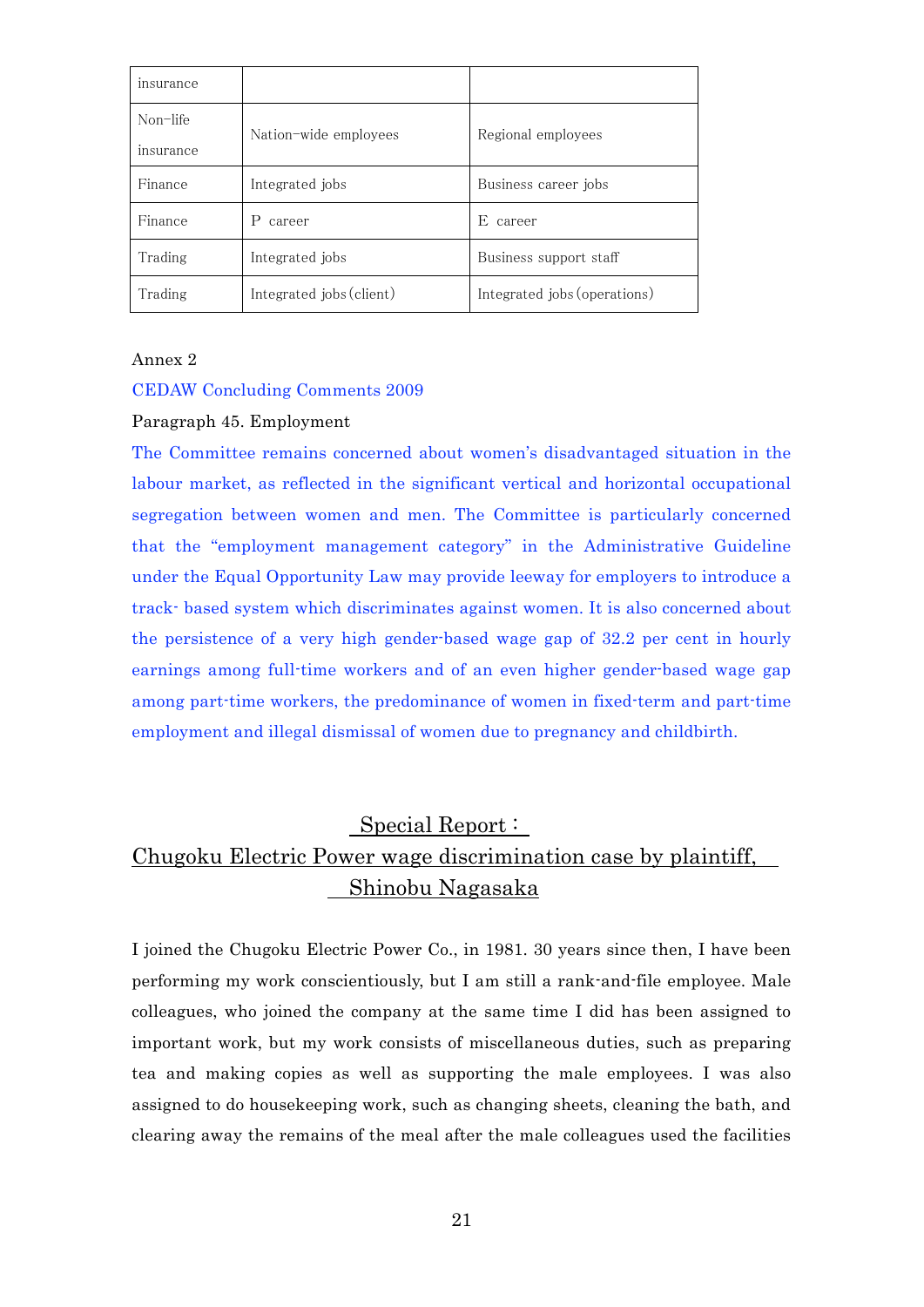during the night shift. The men were transferred to different work or locations every 3 to 5 years to gain broad experience and to develop their capabilities, but I was doing odd and miscellaneous work for more than 10 years in the same location. The male colleagues were provided driving lessons after joining the company at the company's expense to drive the company car, but I was allowed to drive the car only after working 10 years. In the  $12<sup>th</sup>$  year, I was relieved of the miscellaneous duties, and began to do the same work as my male colleagues. I have been completing my daily work promptly and appropriately, taking the clients' perspective.

Ever since women were allowed to work late hours, I also worked night shifts, and have been working in the same work as the men during power failures in typhoons and other disasters. There was an 11 stage difference between myself and the male colleague, who joined the company at the same time I did, and who was promoted fastest. More than half of the male employees are in management positions, but there are only 2 women in such positions. Although I received a favorable assessment in the personnel interviews, and the management told me I am doing well, or they have high expectations, the job rank did not improve. The system and work content may be the same as the men, the gap in promotion seems to grow broader and not narrower.

I asked my superiors, what the reasons were for the gap in promotion between myself and the male colleagues, who joined the company at the same time I did. They did not give me a clear reply, and instead, told me coldly and in a condescending manner, to go anywhere I wanted to solve the problem. The response led me to the decision to go to court to find the long sought answers to the questions why women are not promoted, and why women are not recognized even when they perform the same work as the men. I felt I needed to clarify why nothing was to done for the development of capabilities of women, while much younger male colleagues were being promoted to chiefs and management positions, so I filed a suit in May 2008 at the Hiroshima District Court for recognition of status and compensation for wage discrimination against women.

However the judgment issued on March 17, 2011 dismissed my claim. The court found that male employees were promoted faster than women, and there was a difference in the numbers of years spent at each rank. But it quoted from the results of an employee questionnaire conducted by the company14 years ago, to dismiss my suit, saying, "among the female employees of the respondent, there seem to be quite a number who say they will be employed only until they get married, or give birth,

22